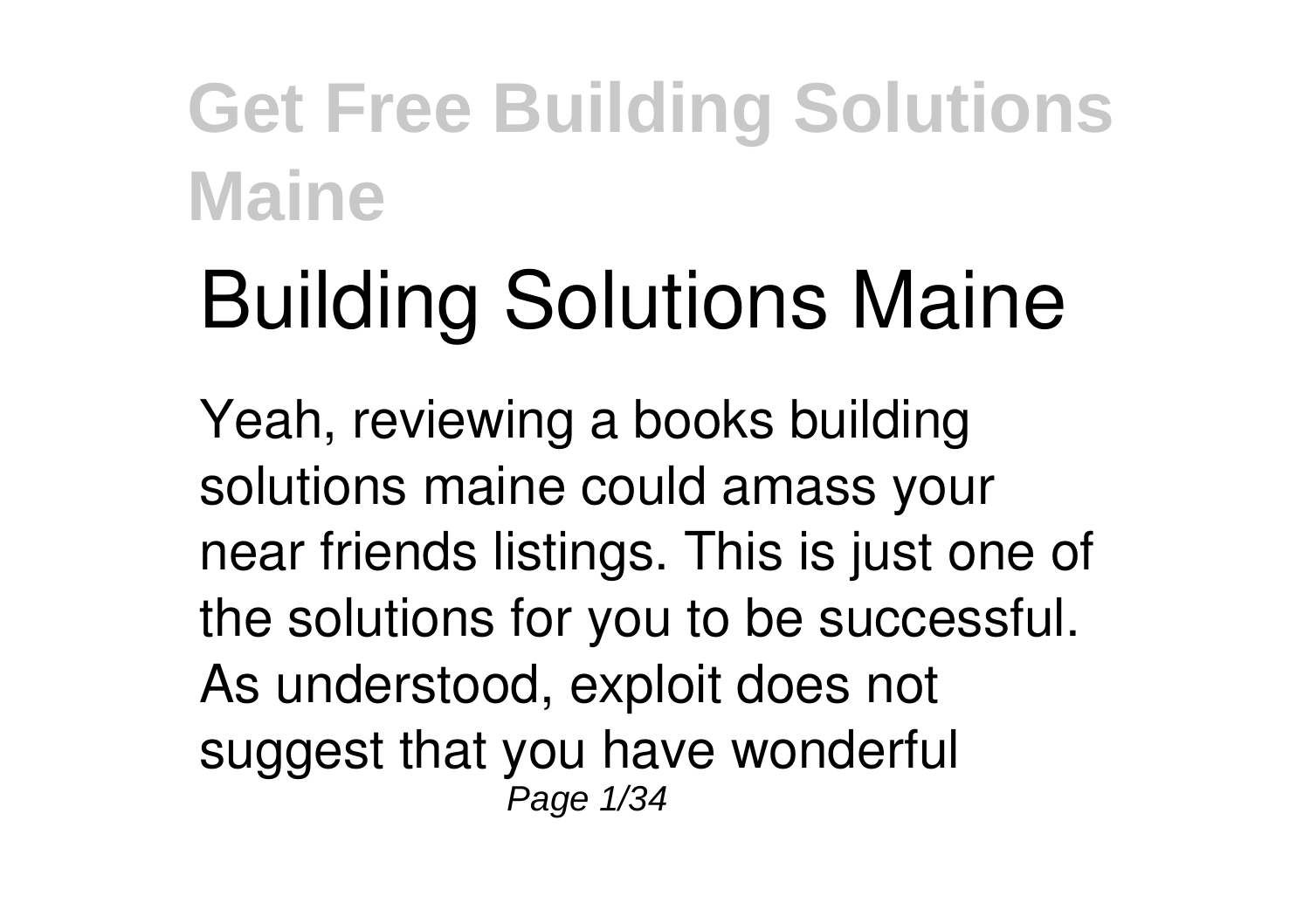points.

Comprehending as with ease as conformity even more than additional will come up with the money for each success. bordering to, the broadcast as skillfully as perception of this building solutions maine can be taken Page 2/34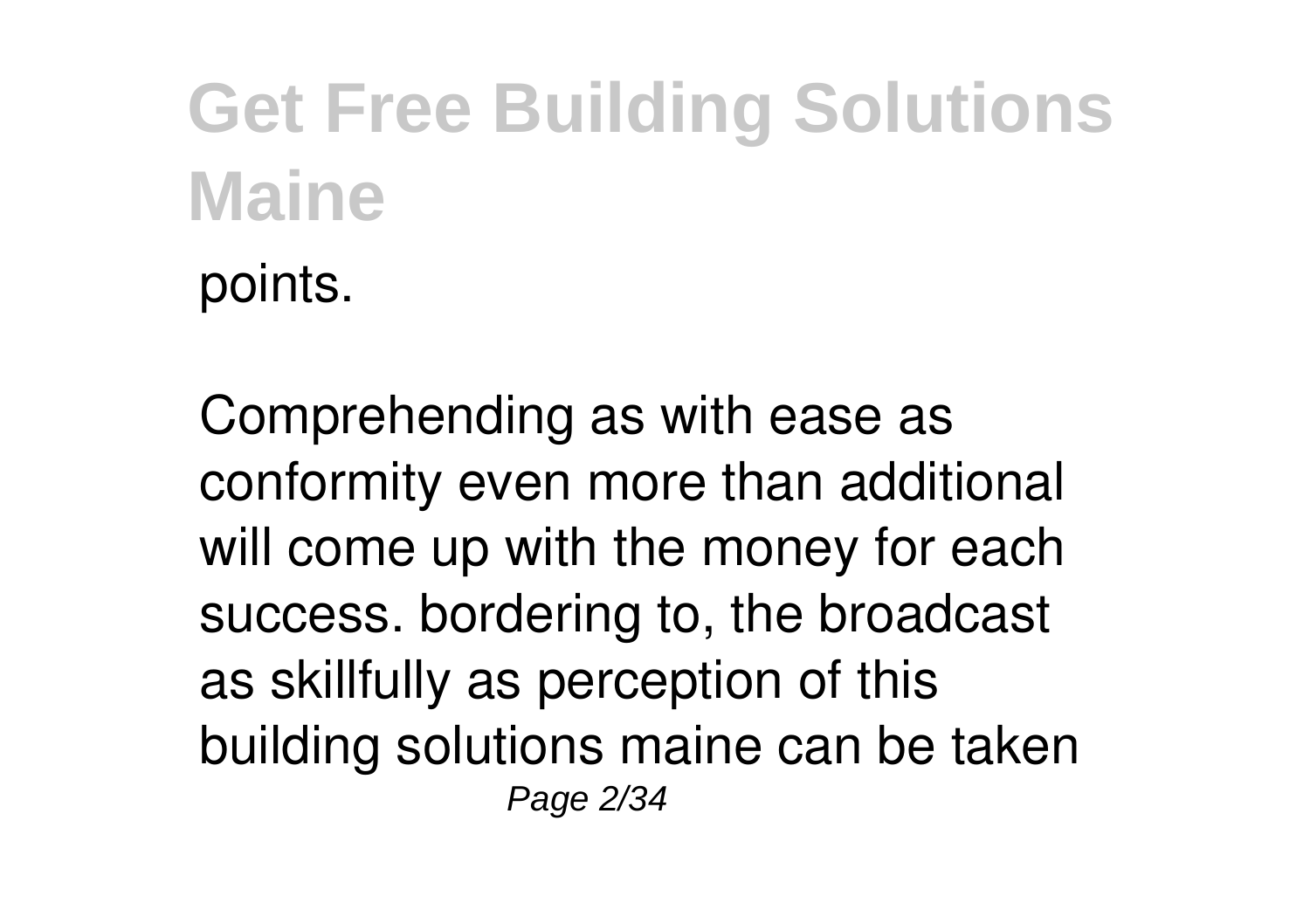as competently as picked to act.

#### Alexzi Building Solutions

Dow Building Solutions**New Two-Story Home Construction in Cape Coral, Florida Pinnacle Building Solutions Brian Ludden**

The TRUTH about OFF GRID LIVING Page 3/34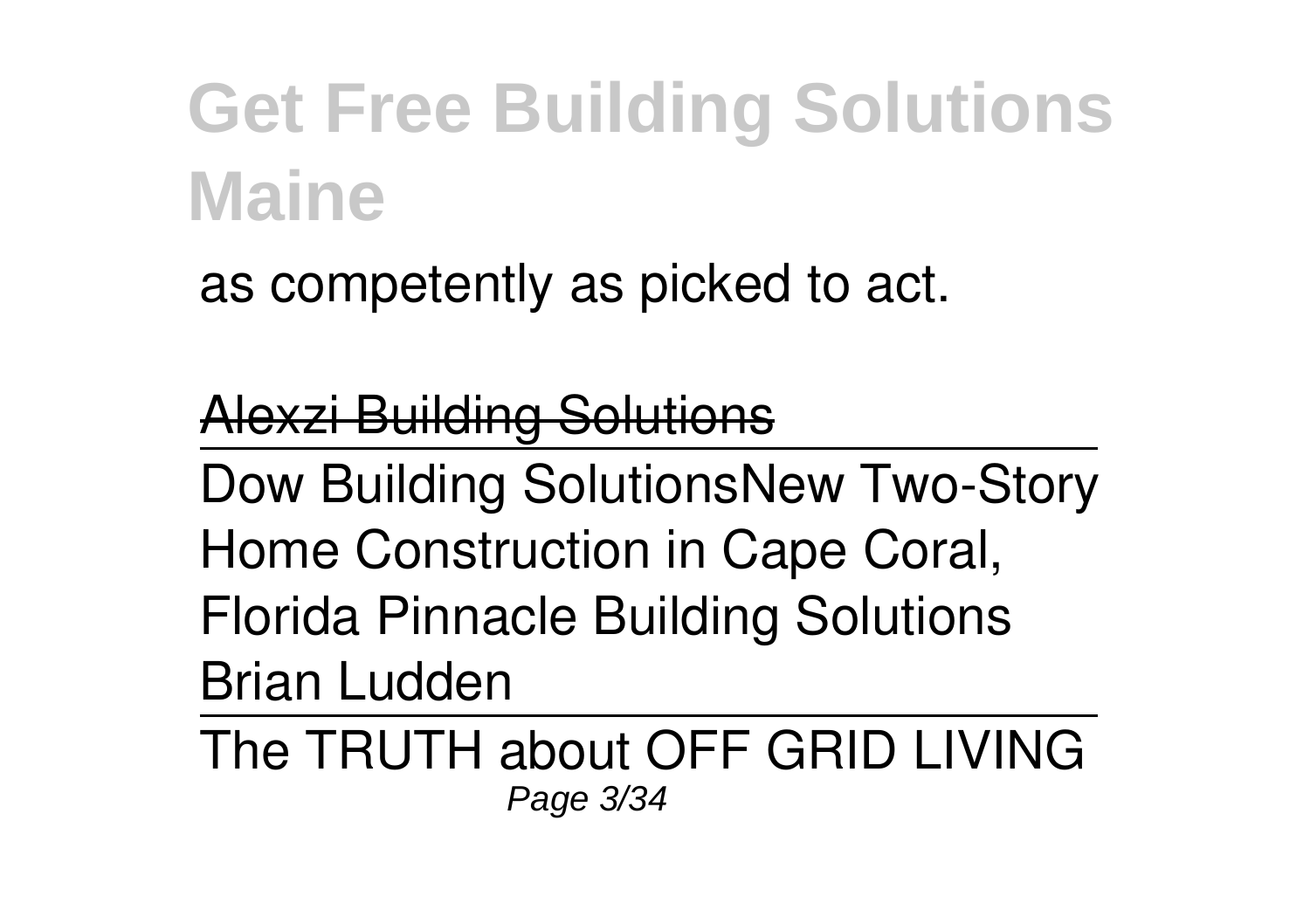that NO ONE WILL TELL YOU. Alone In My Off Grid Paradise | Ice Fishing | Off Grid Homesteading Why Michael Keaton is Building a

Factory

Before You Spend Money on A Shed Match This Video A Neigh Asked Me To Have Our Viewers

Page 4/34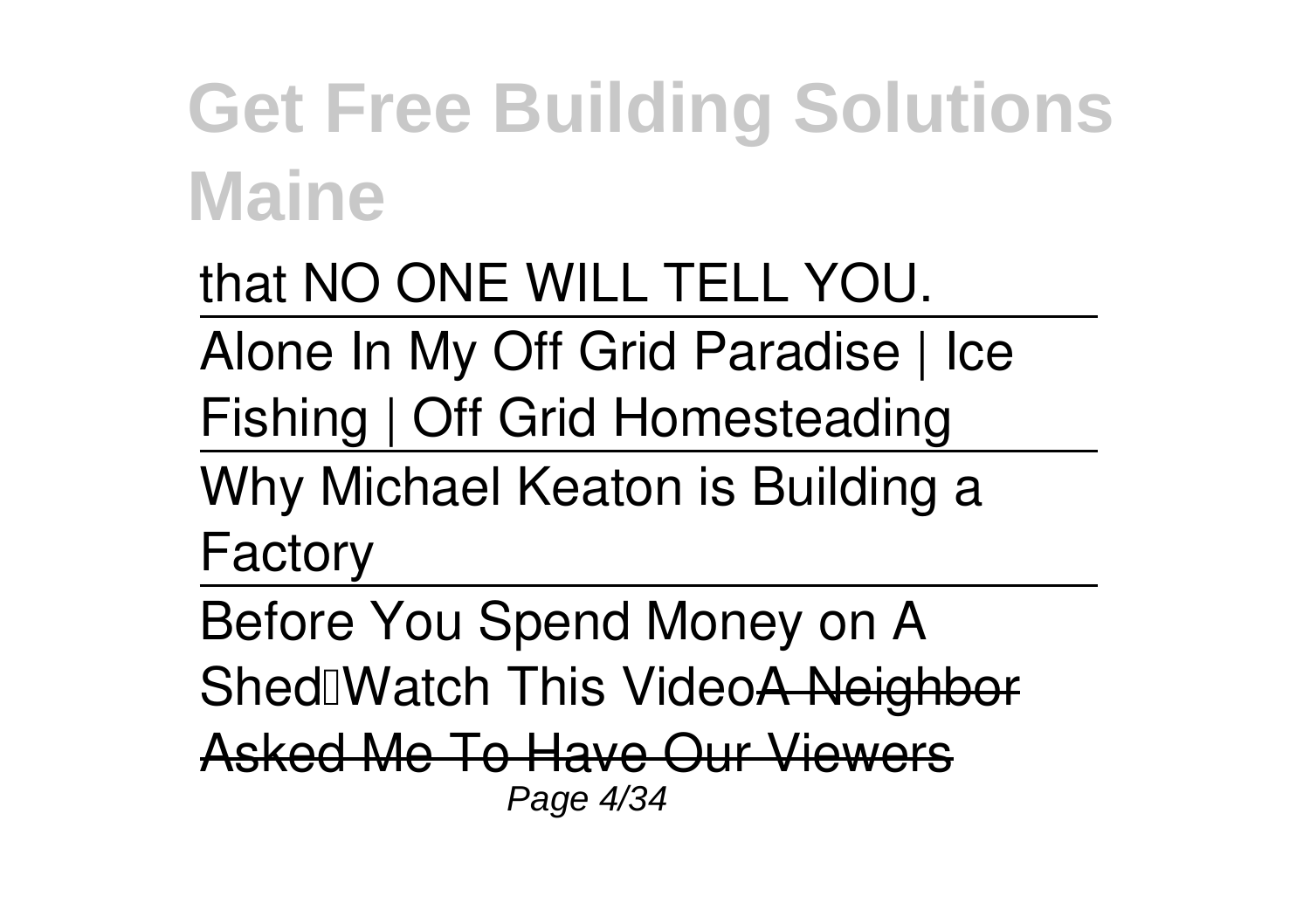Review This Footage Taken In The Woods On Our Property Line *The Dolphin Model Walk Through Tour Cape Coral, Florida Pinnacle Building solutions Brian Ludden* How To Build DIY Aquaponics System For Beginners For Backyard 2021 Virginia Building Solutions Best VA Home Page 5/34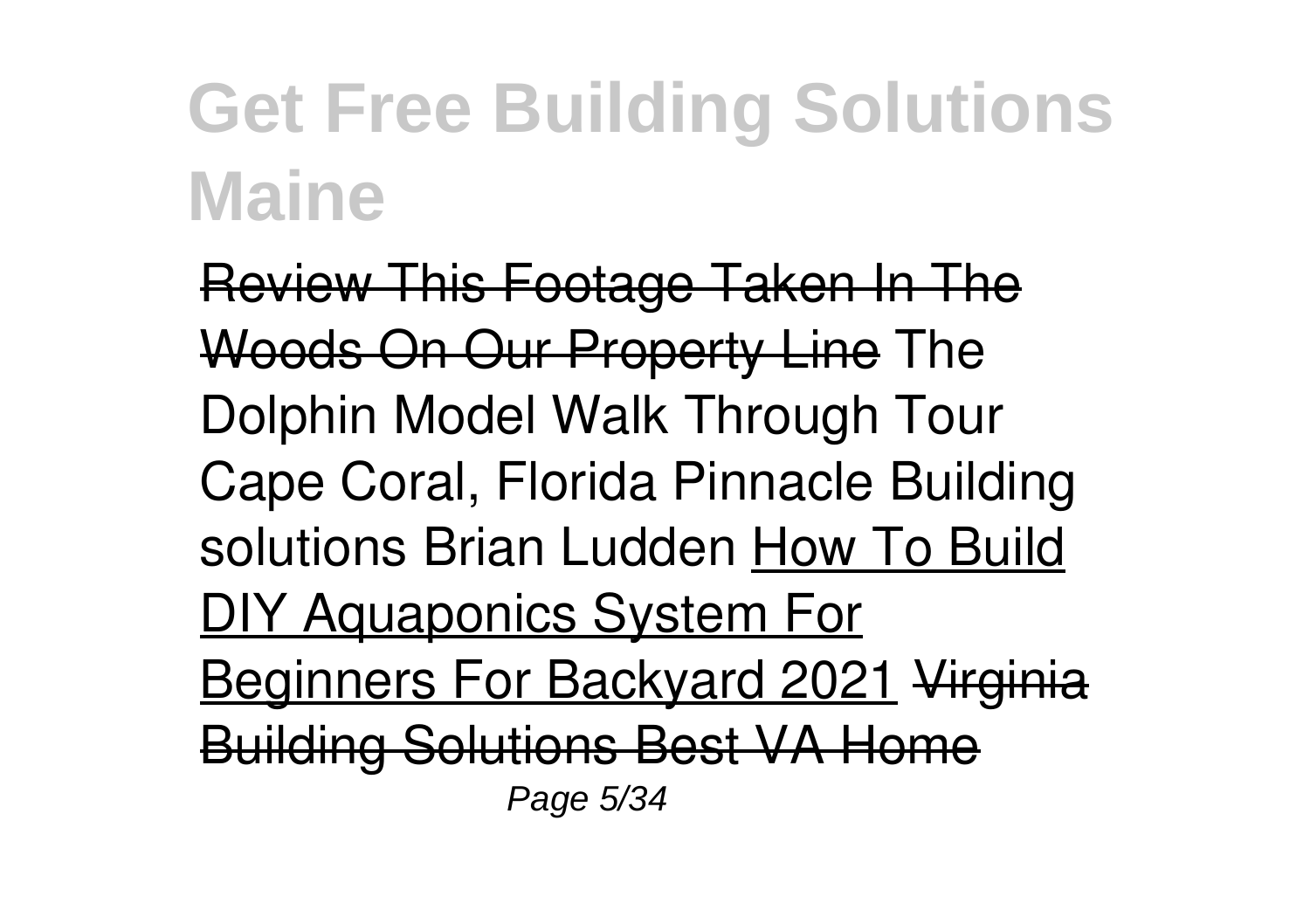Builder Video IMPACT Steel Building Solutions **This Not A Joke Remove Dental Plaque In 2 Minutes Without Going To The Dentist** *If It Were Not* **Filmed No One Would Believe It 45** Most Dangerous Trees You Should Never Touch They Gang Attacked His Wife At Sunset So He Waited Until Page 6/34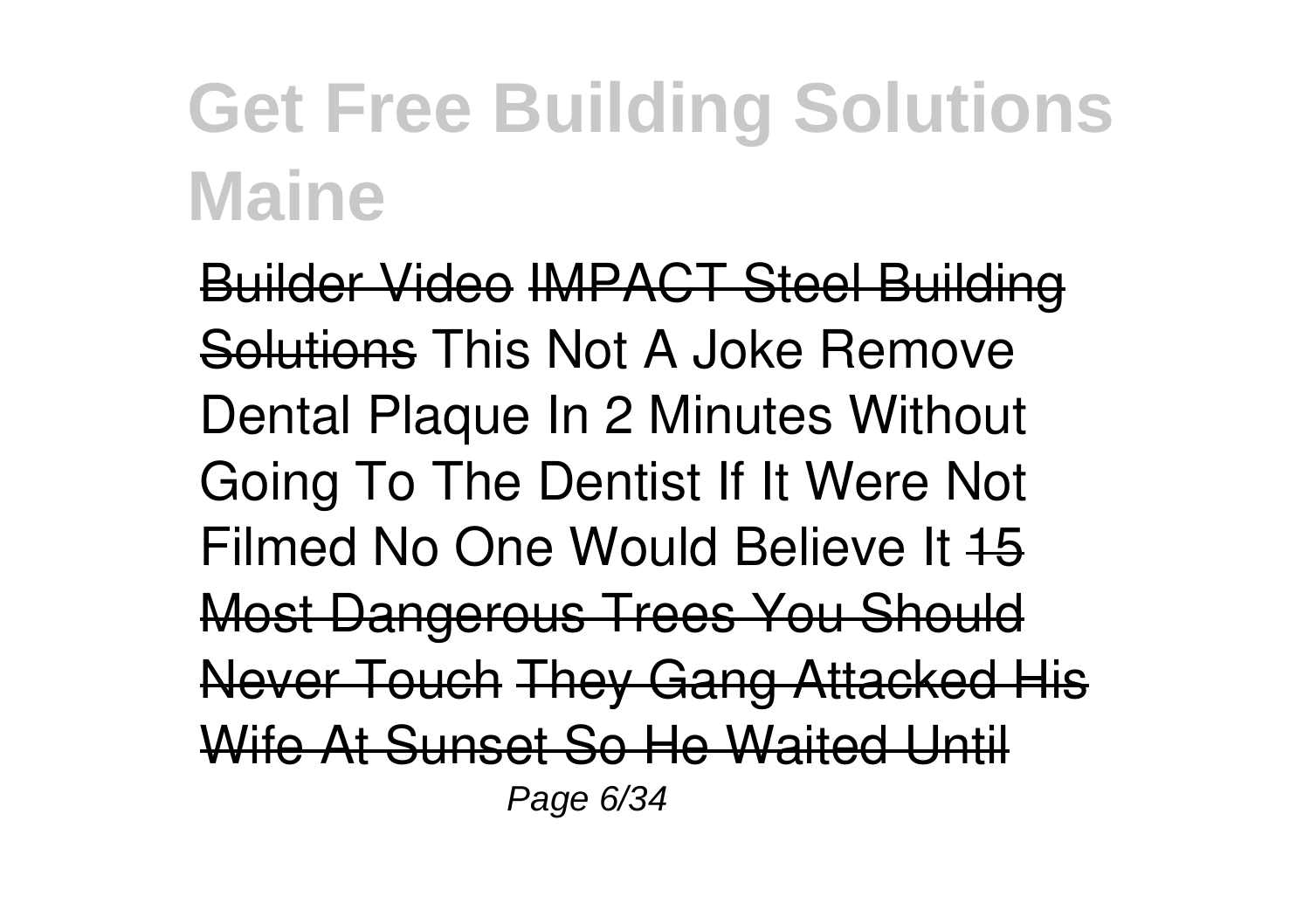Dark And Then Went Out And Exacted Revenge! 10 Shocking Fishing Moments Caught On Camera! 6 Mistakes to AVOID when Buying Raw Land {for a HOMESTEAD} *BOATS CROSS THE MOST DANGEROUS INLET IN FLORIDA !! | Boats at Haulover Inlet* You Won't believe What Page 7/34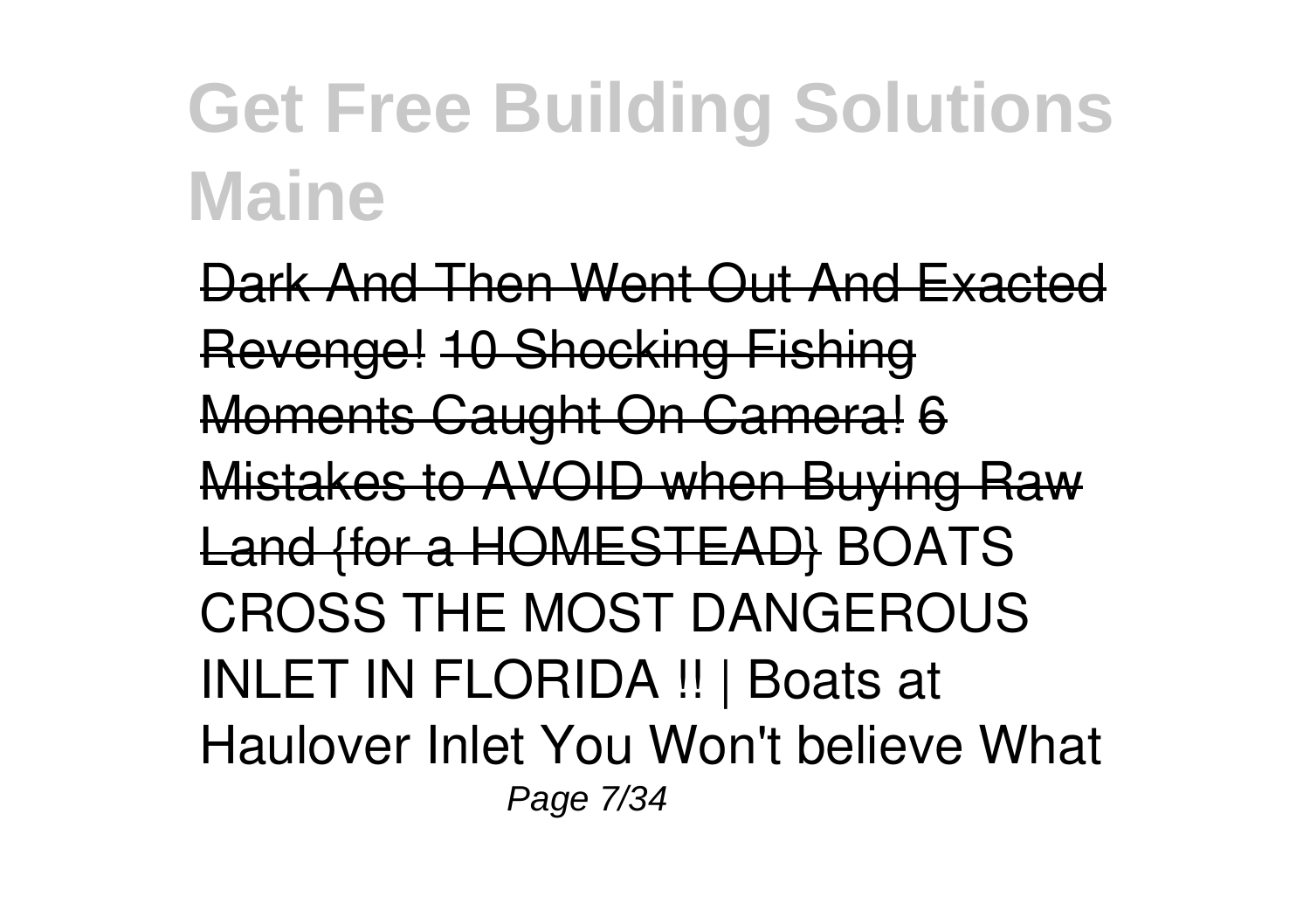People Found on These Beaches Man Living Off-Grid in His Incredible Self-Built Cabin Bushcraft Skills - Build Survival Tiny House - Winter Camping - Off Grid Shelter - Diy - Asmr Everyone was laughing at his HOUSE, until they went inside... **Biden's \$25,000 First Time Home Buyer** Page 8/34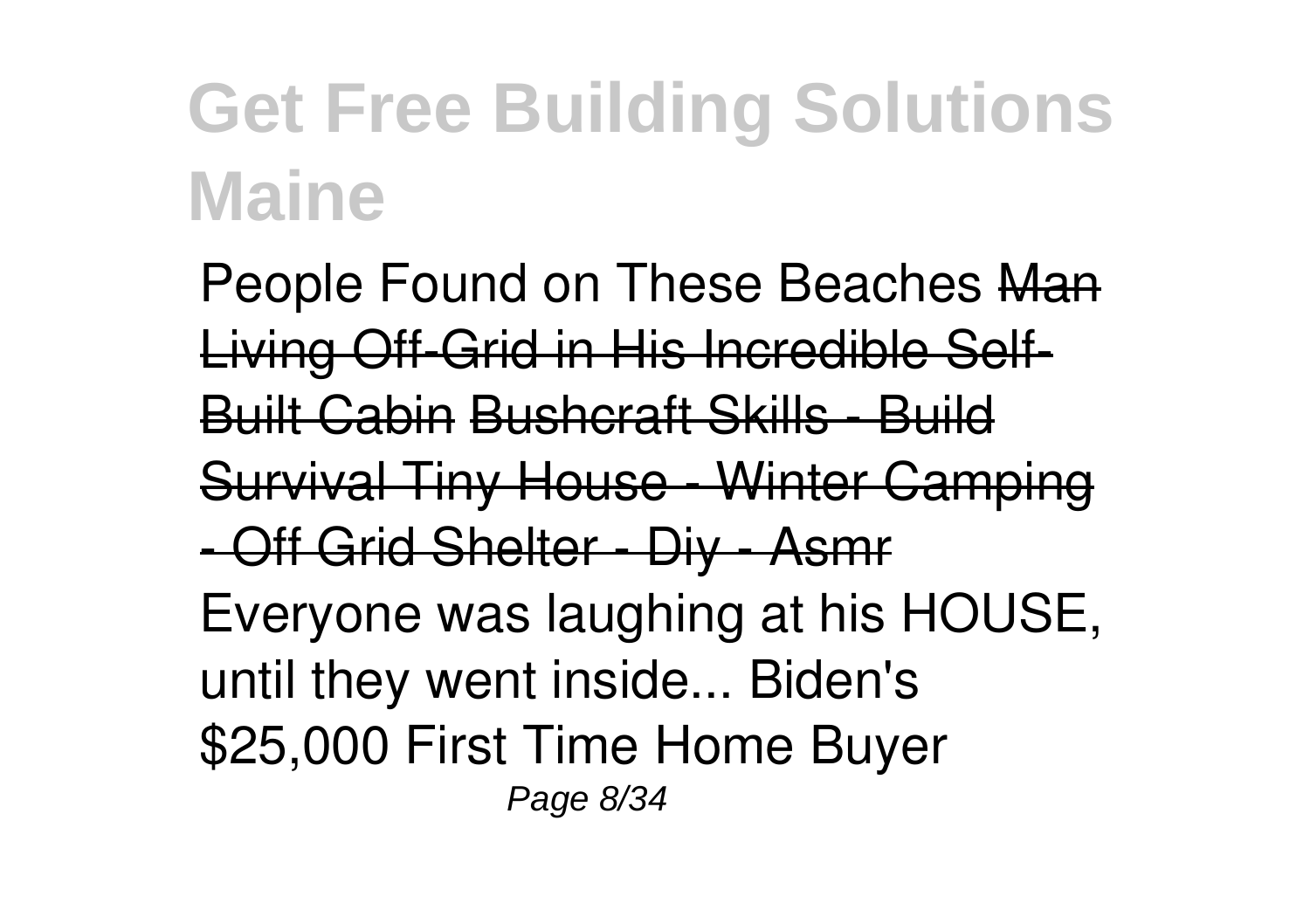**Program Explained!** *THE REAL COST TO BUILD YOUR HOME | Custom Home | Building a house Cost* Some Gardeners Will Get Upset That I'm Sharing This Secret Gardening Tip With You ?!?! *If You Get This Plant at Home, You'll Never See Mice, Spiders, or Ants Again People* Page  $9/34$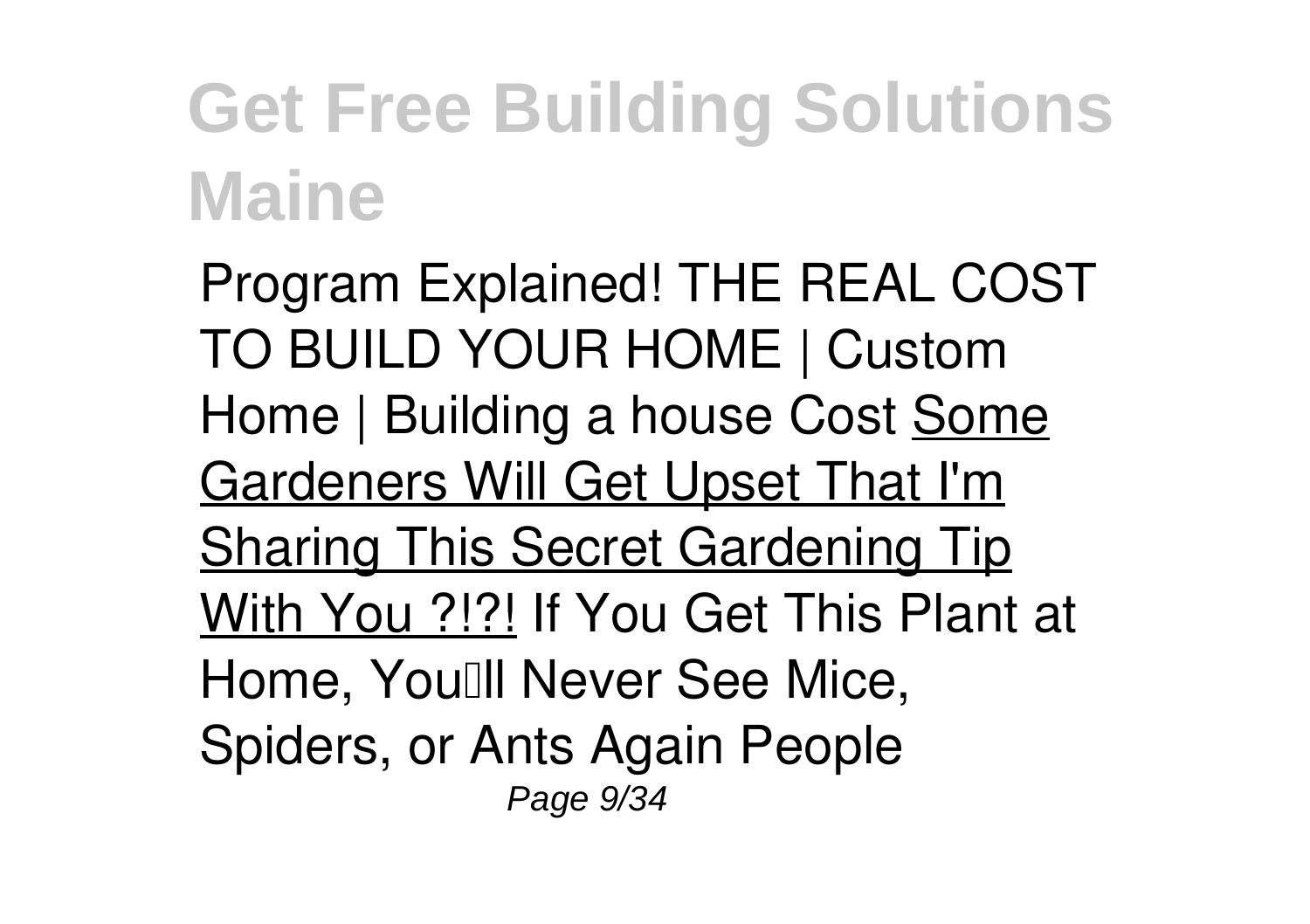*Laughed at His House, Until They Went Inside... Structural View of 10 ft 90 Degree Slider Corner in a Pinnacle Building Solutions Custom Home OFF GRID WILDERNESS LIVING - What We Do at Night | HÜGELKULTUR RAISED BED FOREST GARDEN - Ep. 122* Building Solutions Maine Page 10/34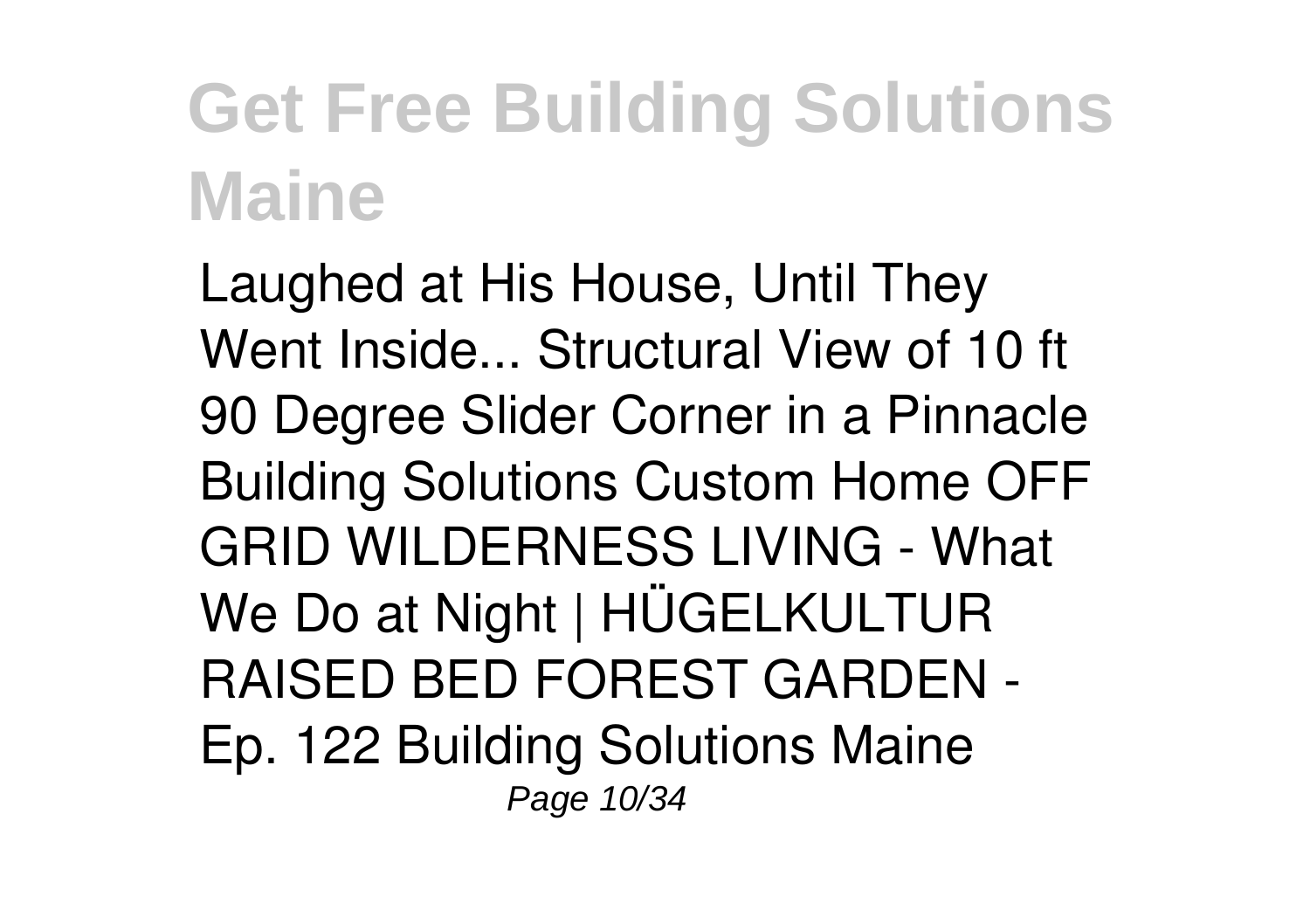The newly named president of the Island Institute brings a background of marine conservation and the sustainability of coastal communities to his role.

ME - New president at Island Institute brings experience in fisheries and Page 11/34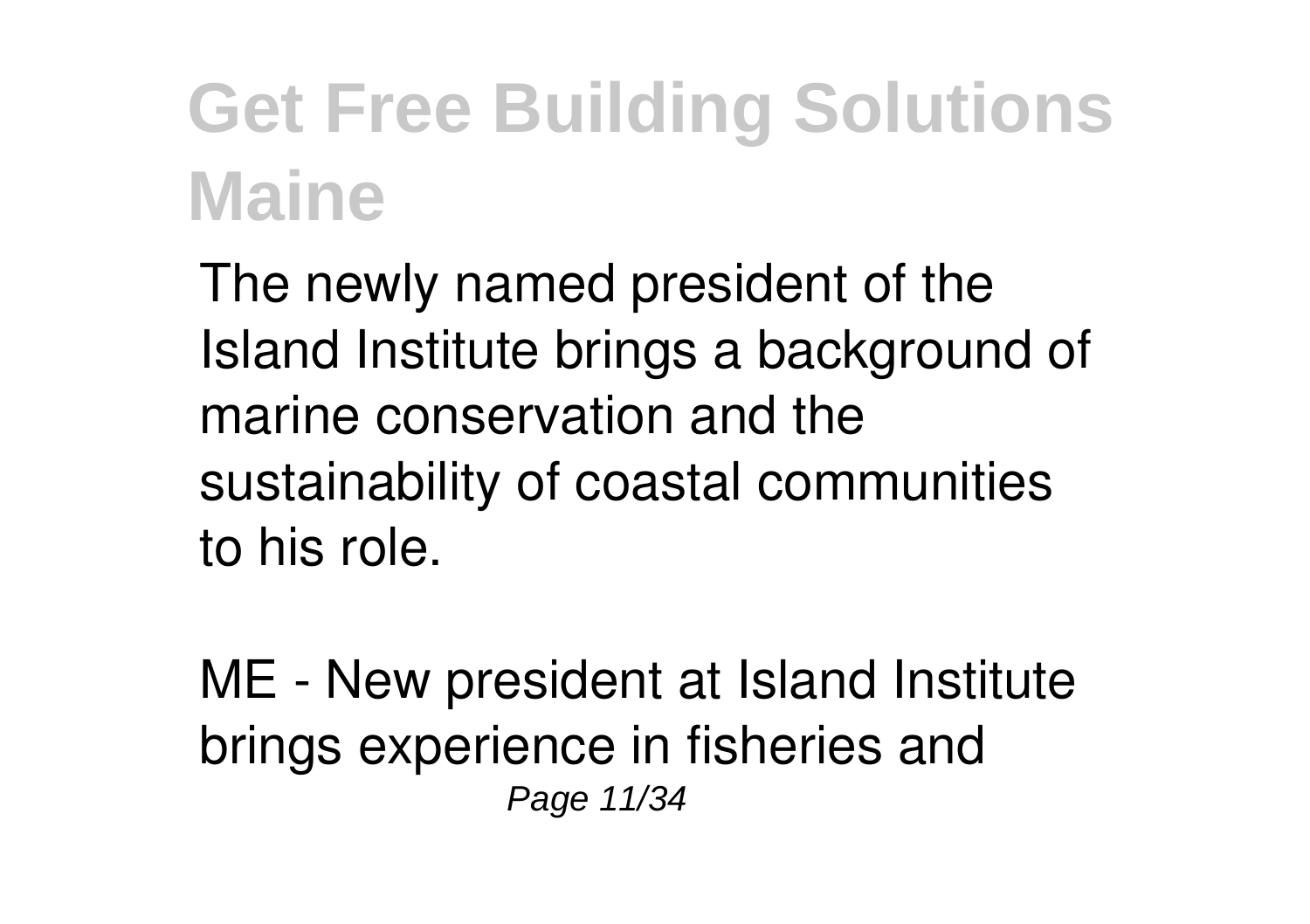coastal sustainability The project has met all of its goals up to this point and officials say the next step is to consider construction bids.

Selectmen give OK to go to bid for construction of new Skowhegan public safety building Page 12/34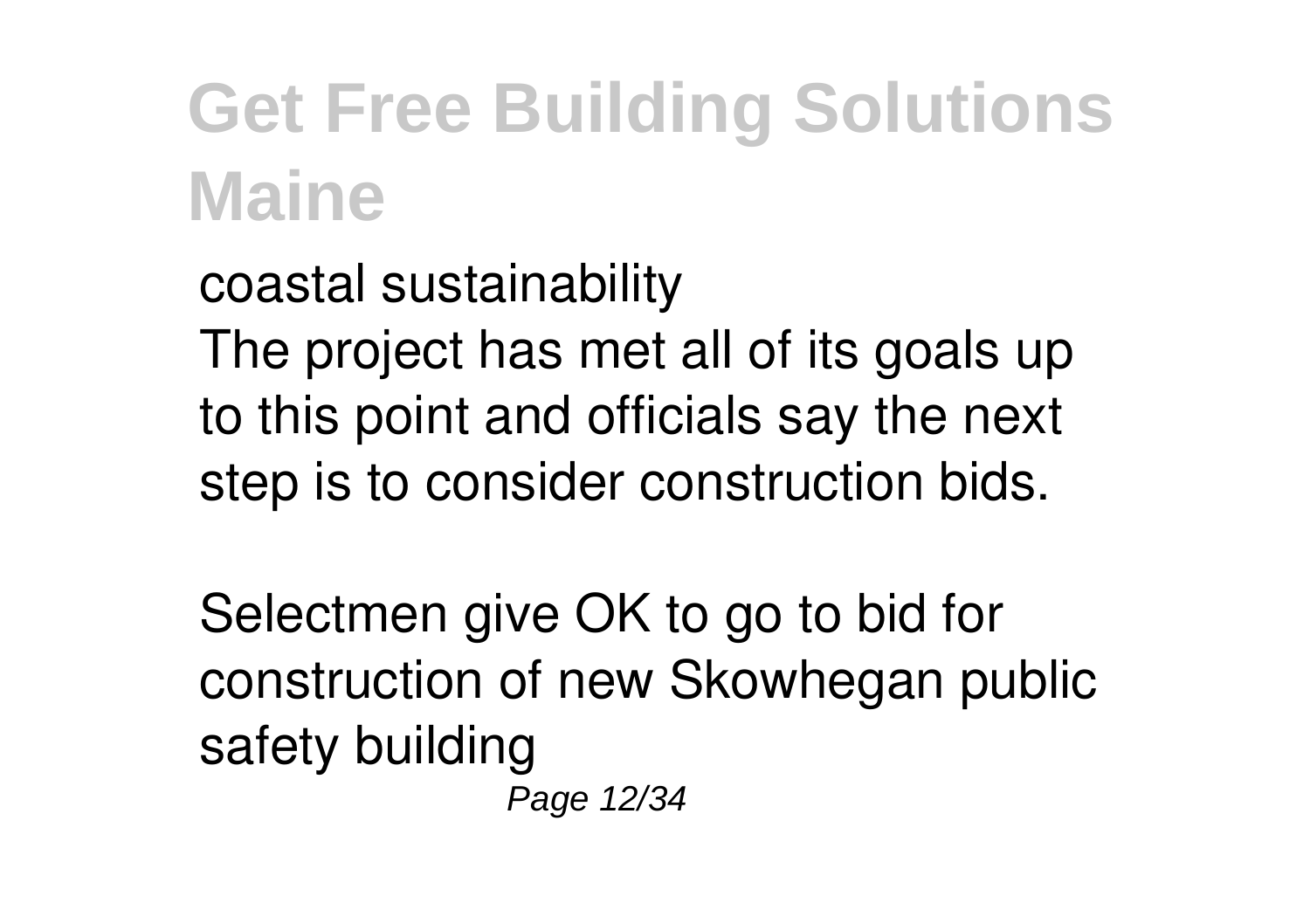HighByte is an industrial software development company in Portland, Maine building solutions that address the data architecture and integration challenges created by Industry 4.0. We've developed the ...

HighByte Announces Major Release of Page 13/34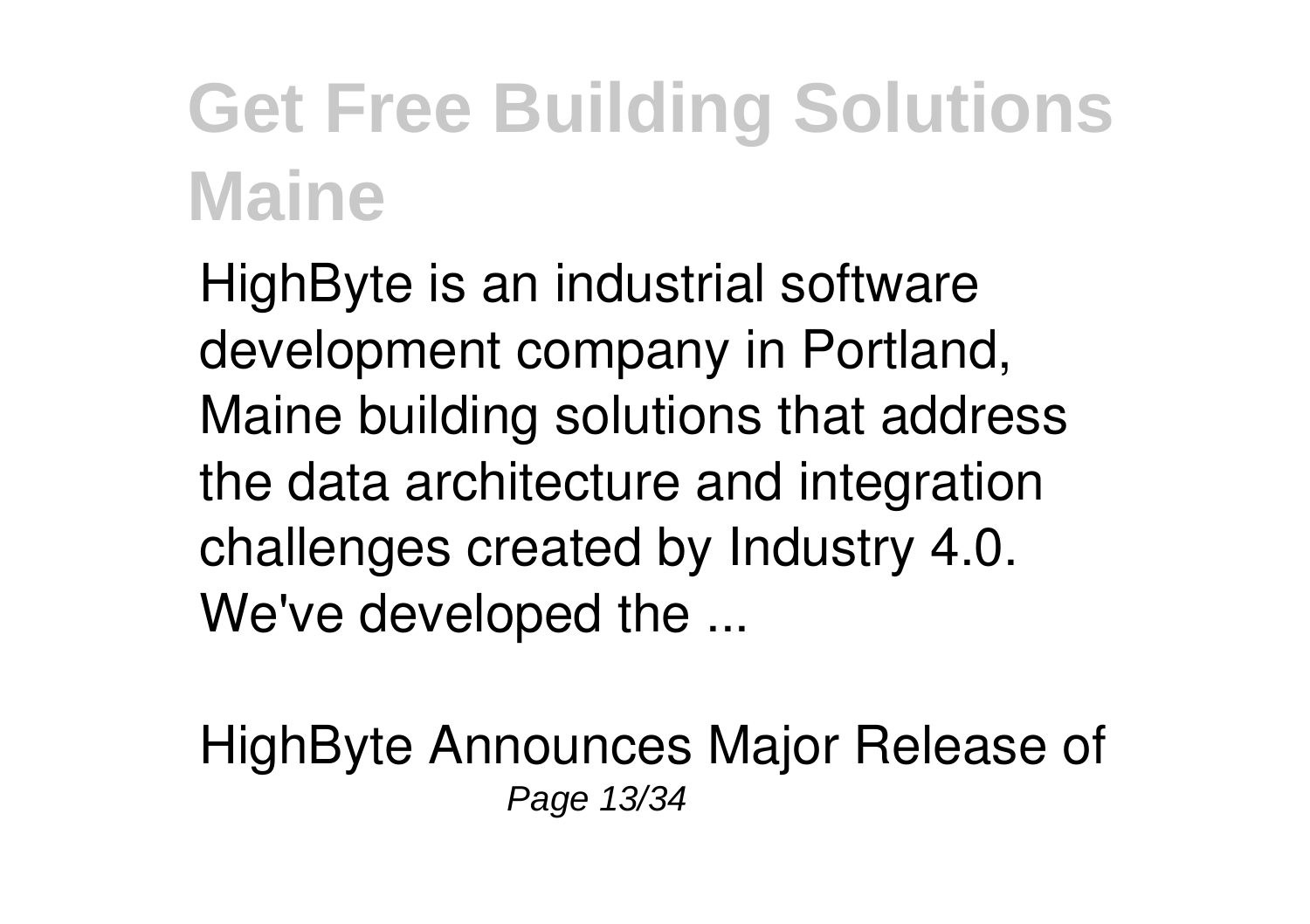Industrial DataOps Solution for Enterprise Deployments A well-designed plan for both cleaner transportation and clean power can greatly improve public health and stimulate local economies.

Clean and affordable transportation Page 14/34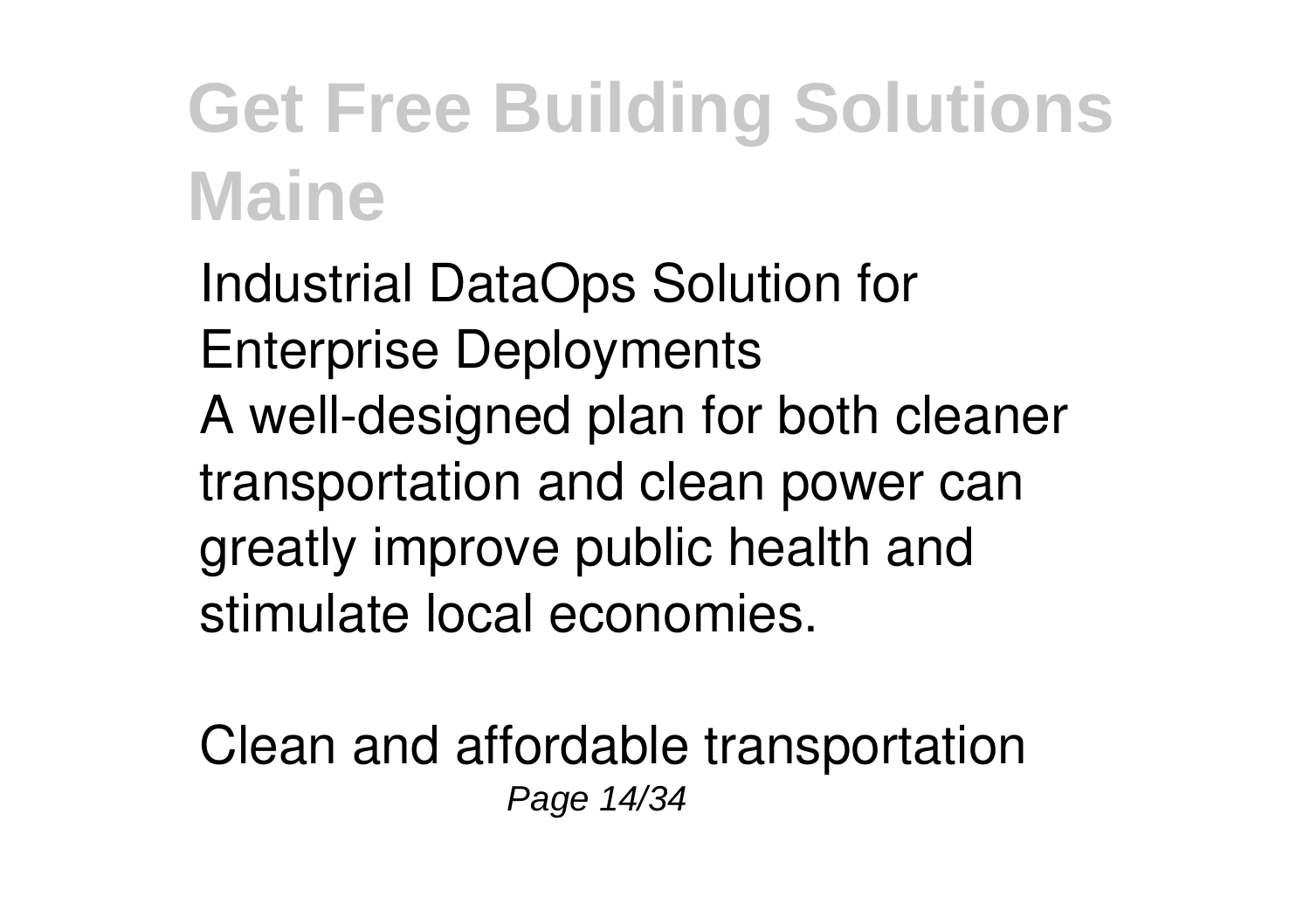will strengthen Mainels economy Right now, well re in the middle of fundraising and we are looking for potential investment to close out the round.<sup>[]</sup> Tell us about yourself, CEO & co-founder Justin Hafner: Illim 24. I started KinoTek ...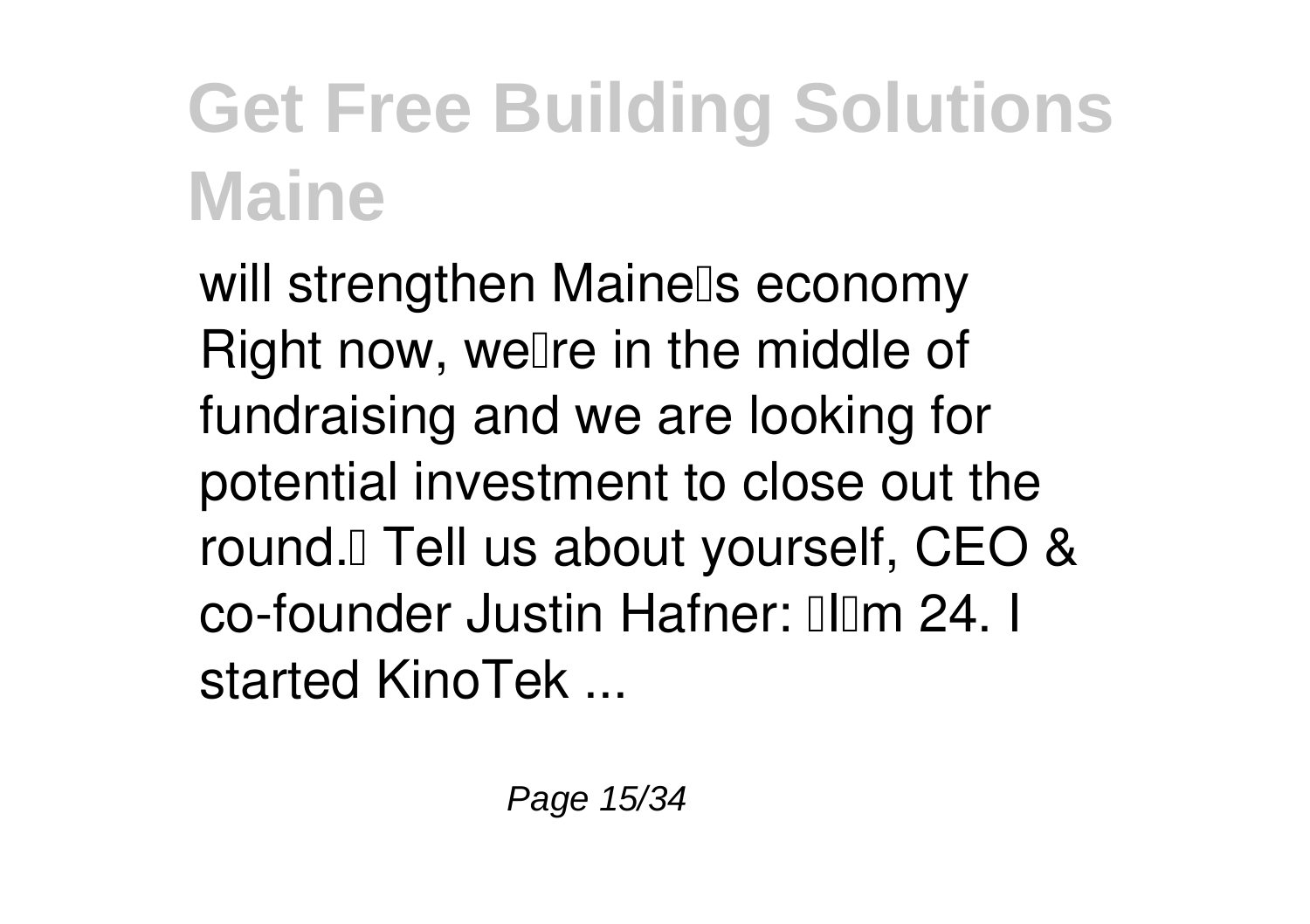KinoTex CEO: Wellre Solving the Communication Gap Between Athletes and Trainers The increasingly expensive rental market is leaving renters desperate for solutions. Anne Jagodowski says she moved to Maine in 2019 for her son ... The owner of their building decided Page 16/34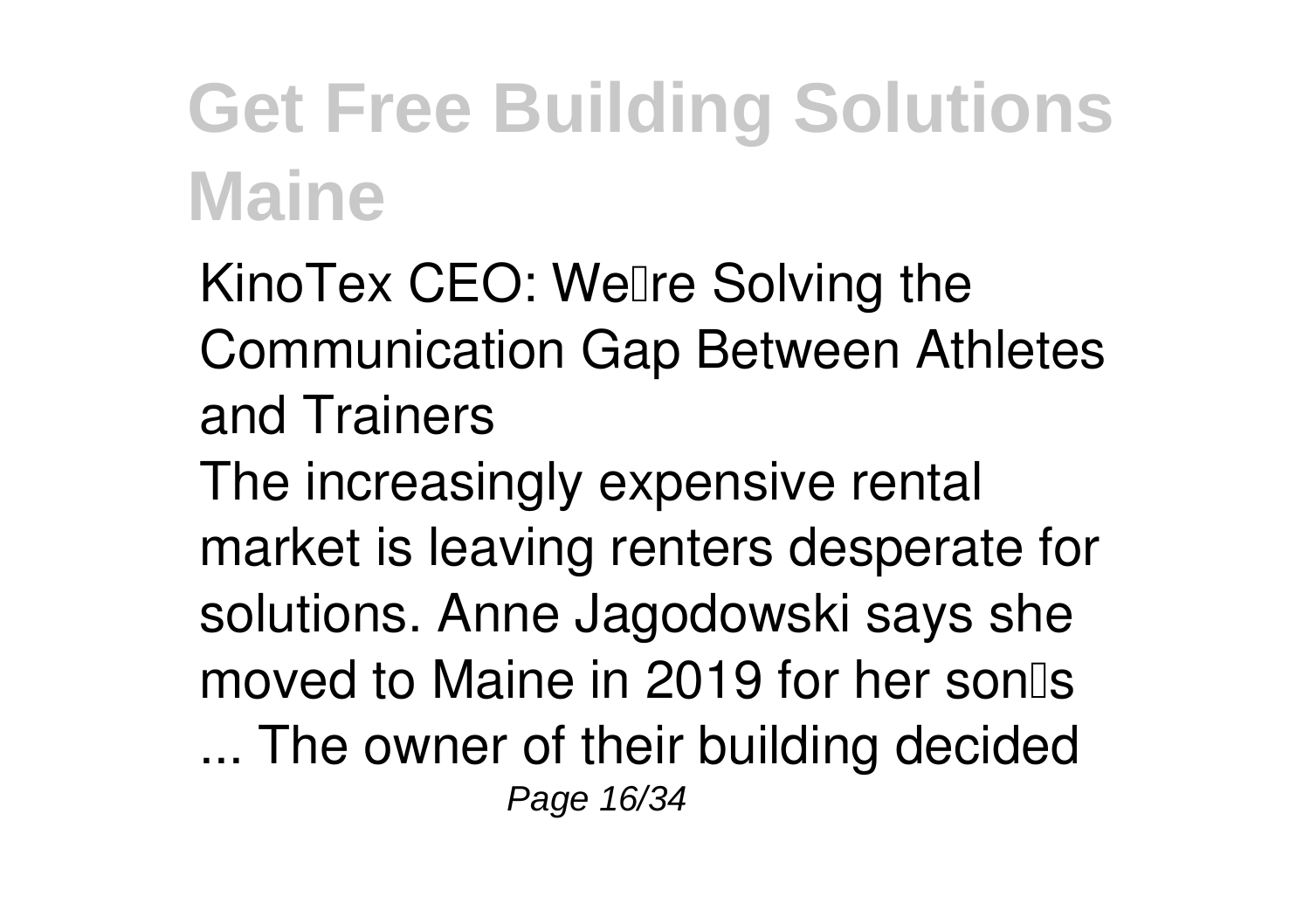he wanted to ...

'Nowhere To Go': Housing Is Increasingly Unaffordable In Maine's Southernmost County Plansowes Dana parks her truck beside a former church building in Robbinston ... Pleasant Point Chief Page 17/34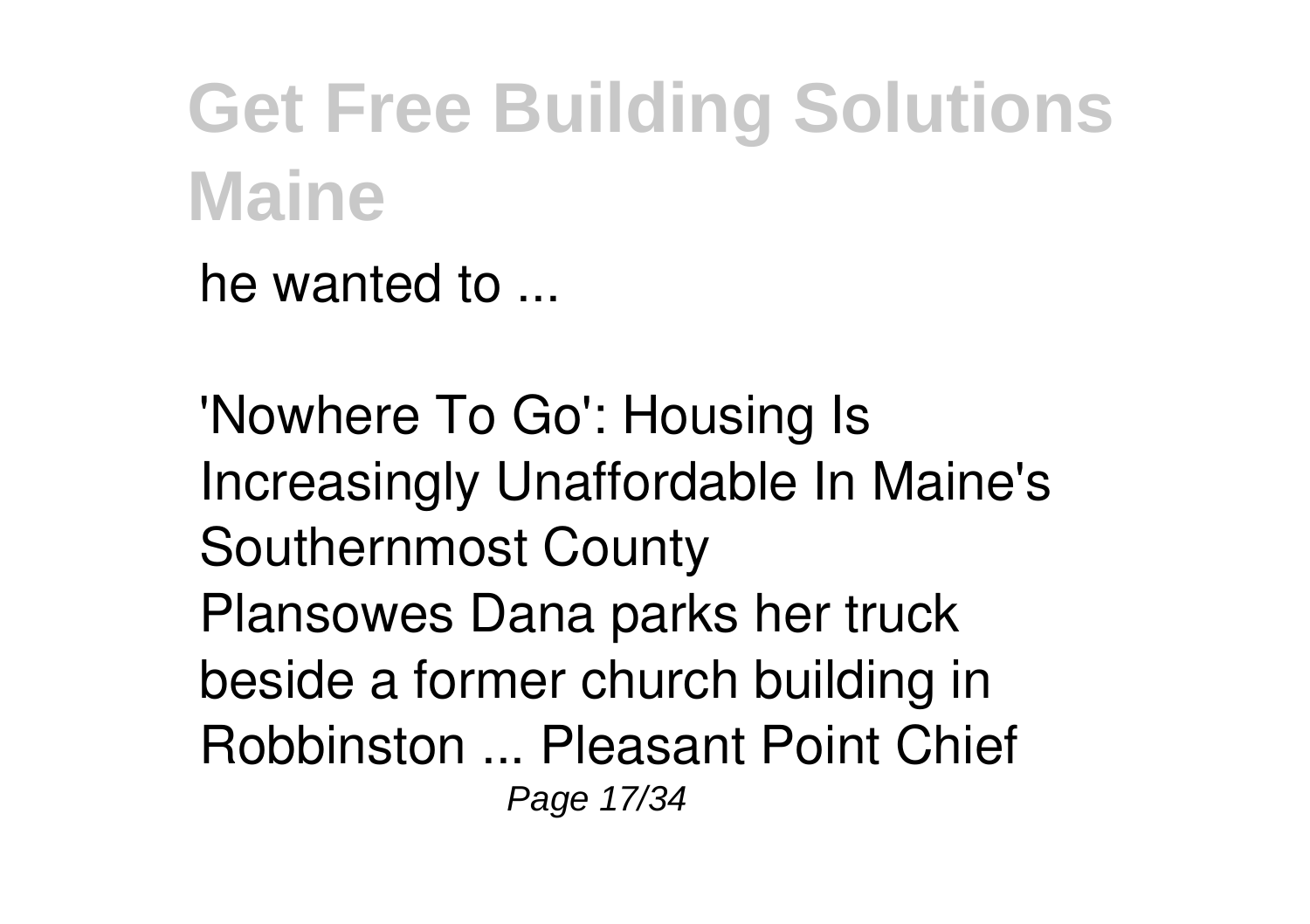Maggie Dana says the tribe has been looking at different solutions for years. But the COVID-19 ...

Passamaquoddy Tribe Hopes New Solutions  $\Box$  And Sovereignty  $\Box$  Can Help Address Longstanding Water Problems

Page 18/34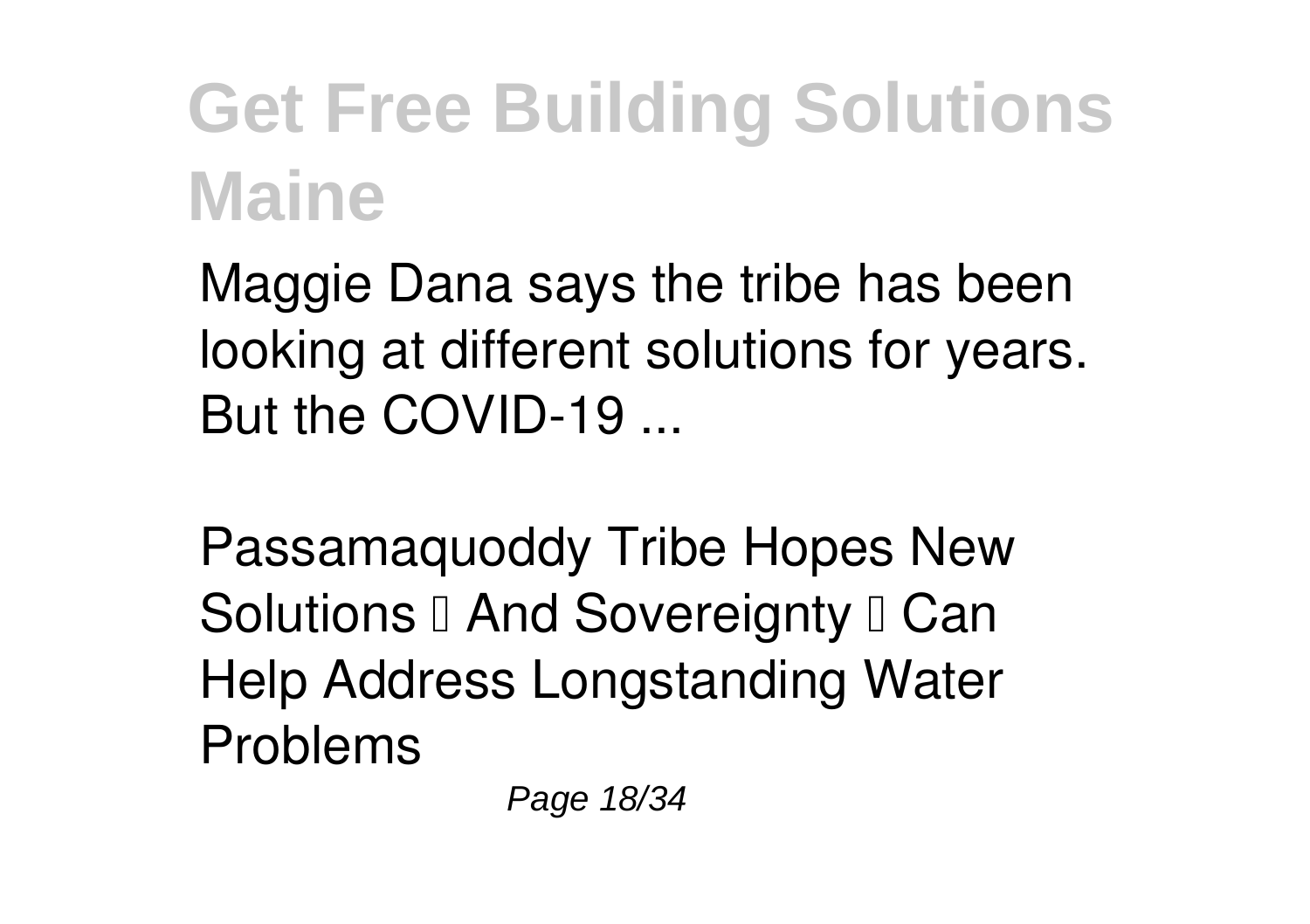Like many other places in Maine and beyond, affordable, inspired housing is in very short supply in the western foothills. In recent years many people, young and old, have been attracted to the Norway ...

Affordable Housing Cooperative to Page 19/34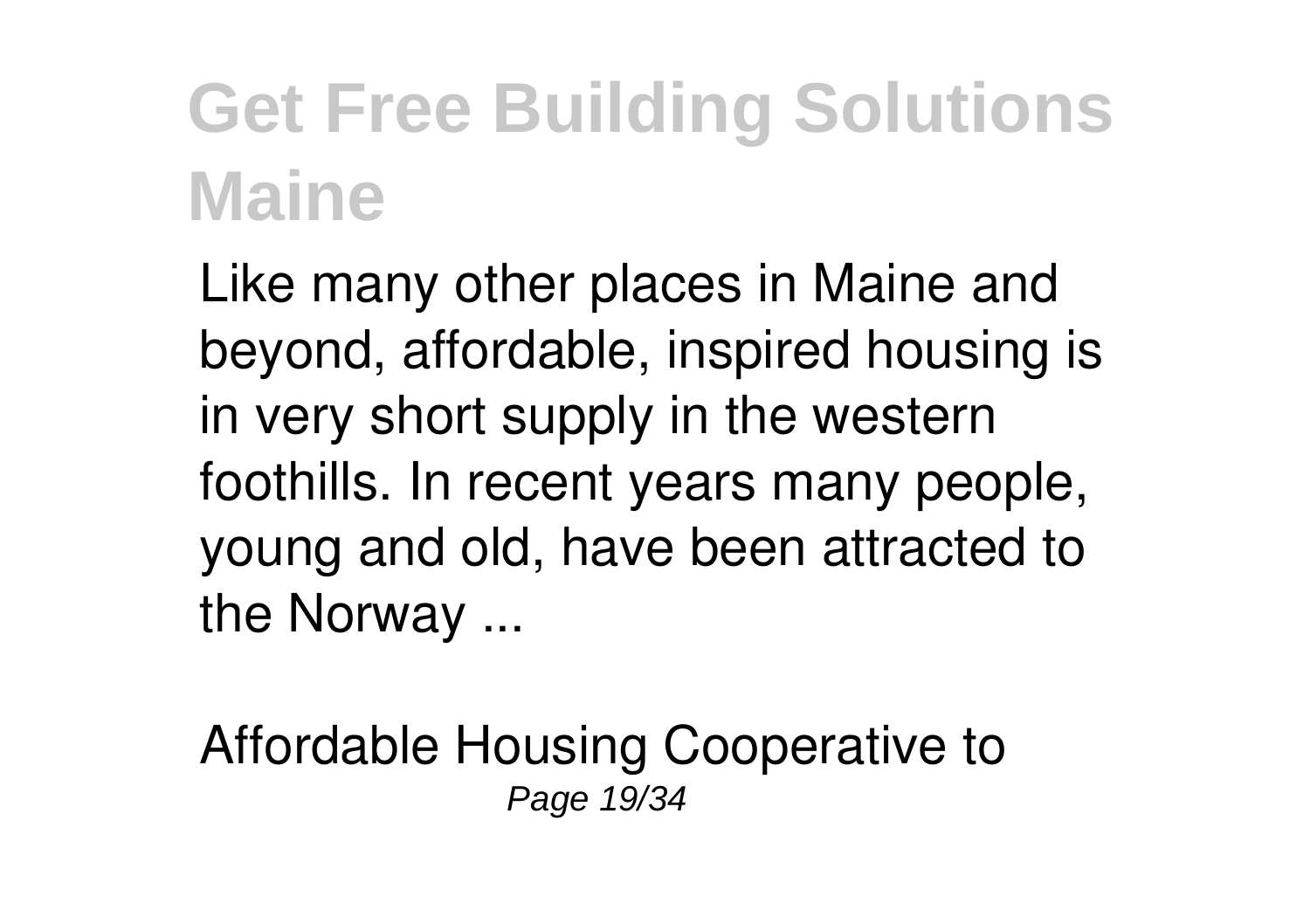#### meet

PORTLAND, Maine, July 20 ... the growth of NEMM through a multi-year investment in building an outstanding team and technology solutions for video electronic monitoring and data collection.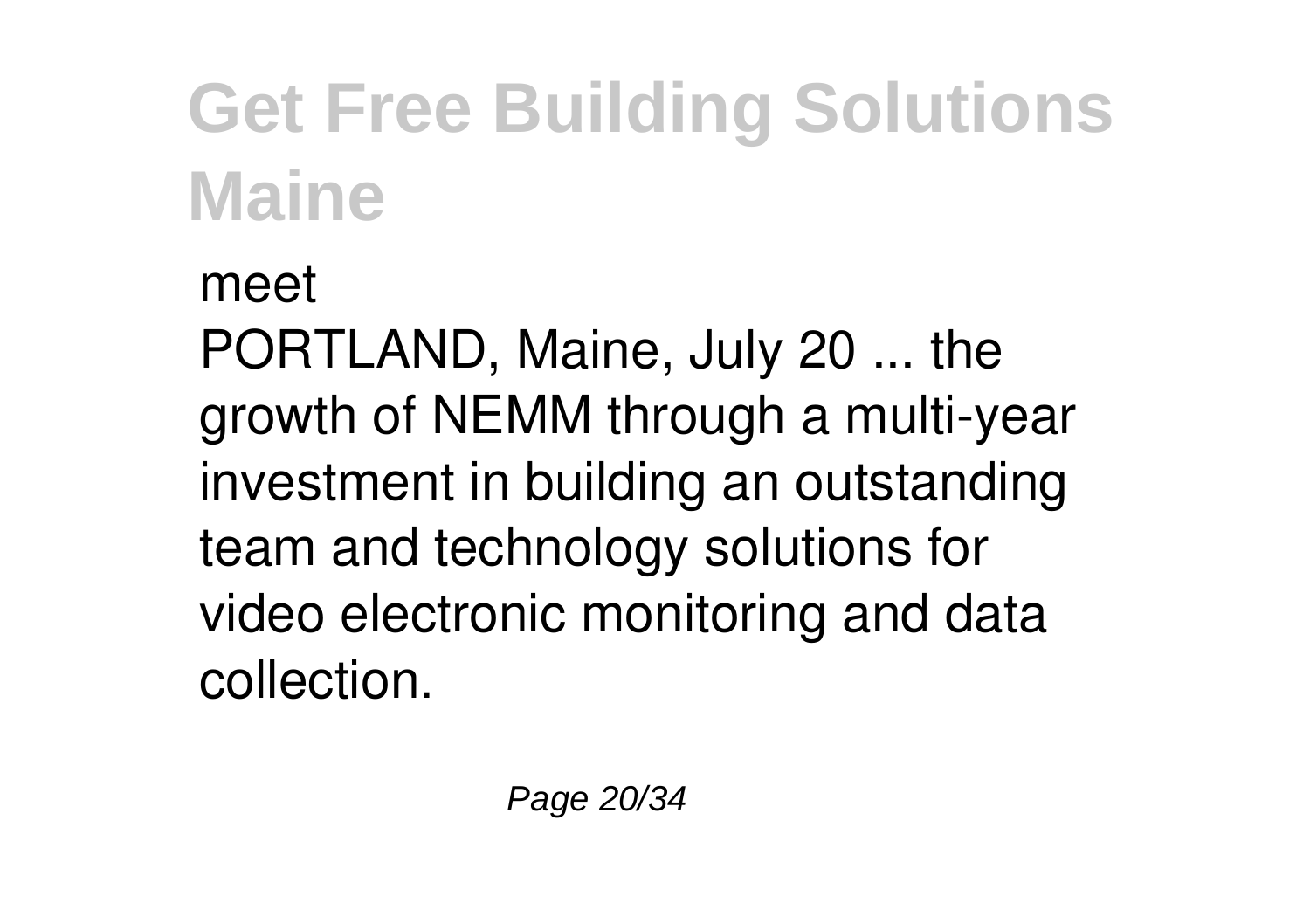Gulf of Maine Research Institute's New England Marine Monitoring to Partner with Vesper Company Agencies such as Medical Solutions ... The Maine Monitor) Even when she turned to temporary staff, it was difficult to hire someone. **TWe had** about three different staffing contracts Page 21/34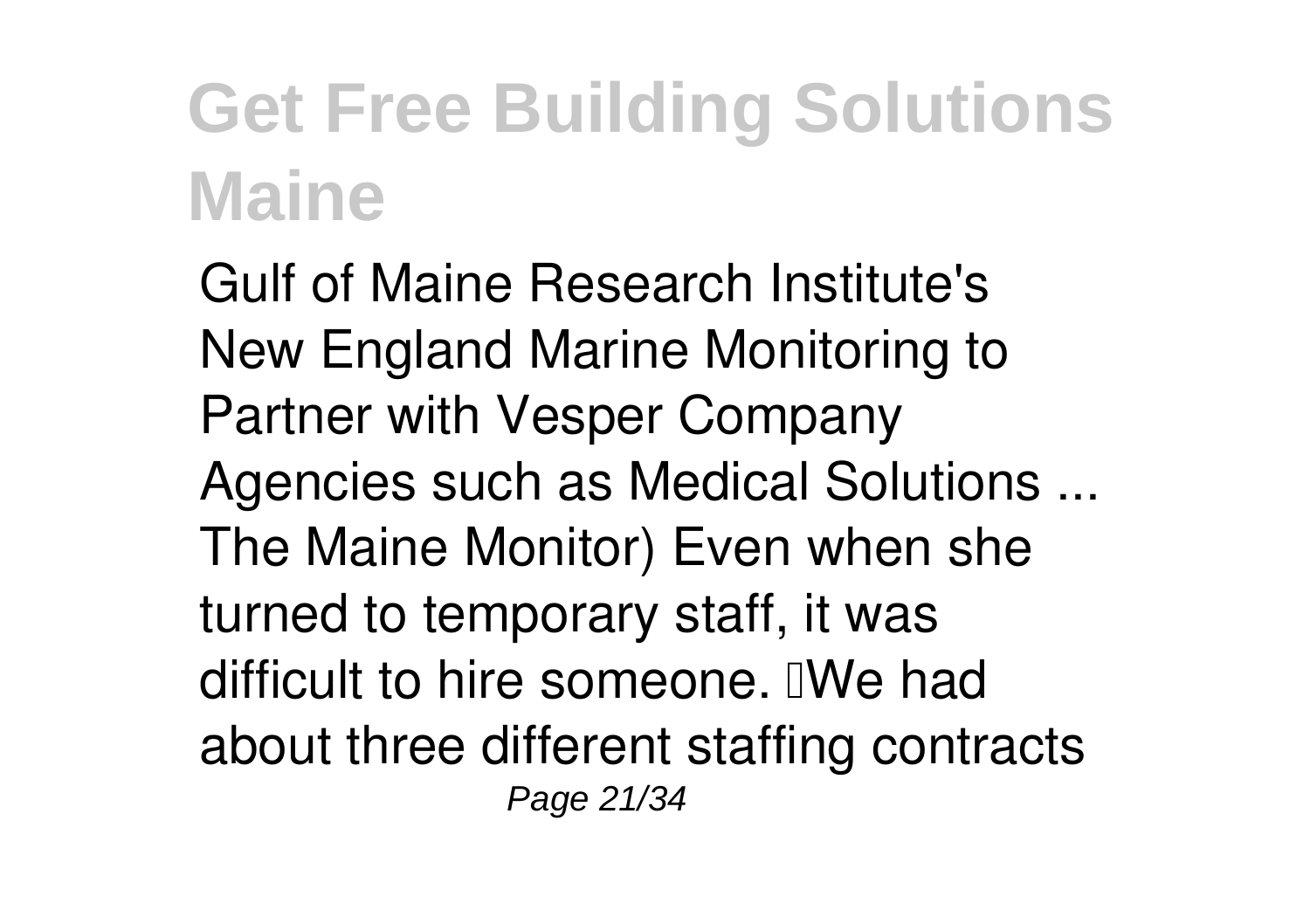because we really ...

Nursing homes scramble for solutions Reed of Palermo is self-employed and has worked to spearhead and coordinate municipal broadband projects, including assessing broadband needs in Maine towns, Page 22/34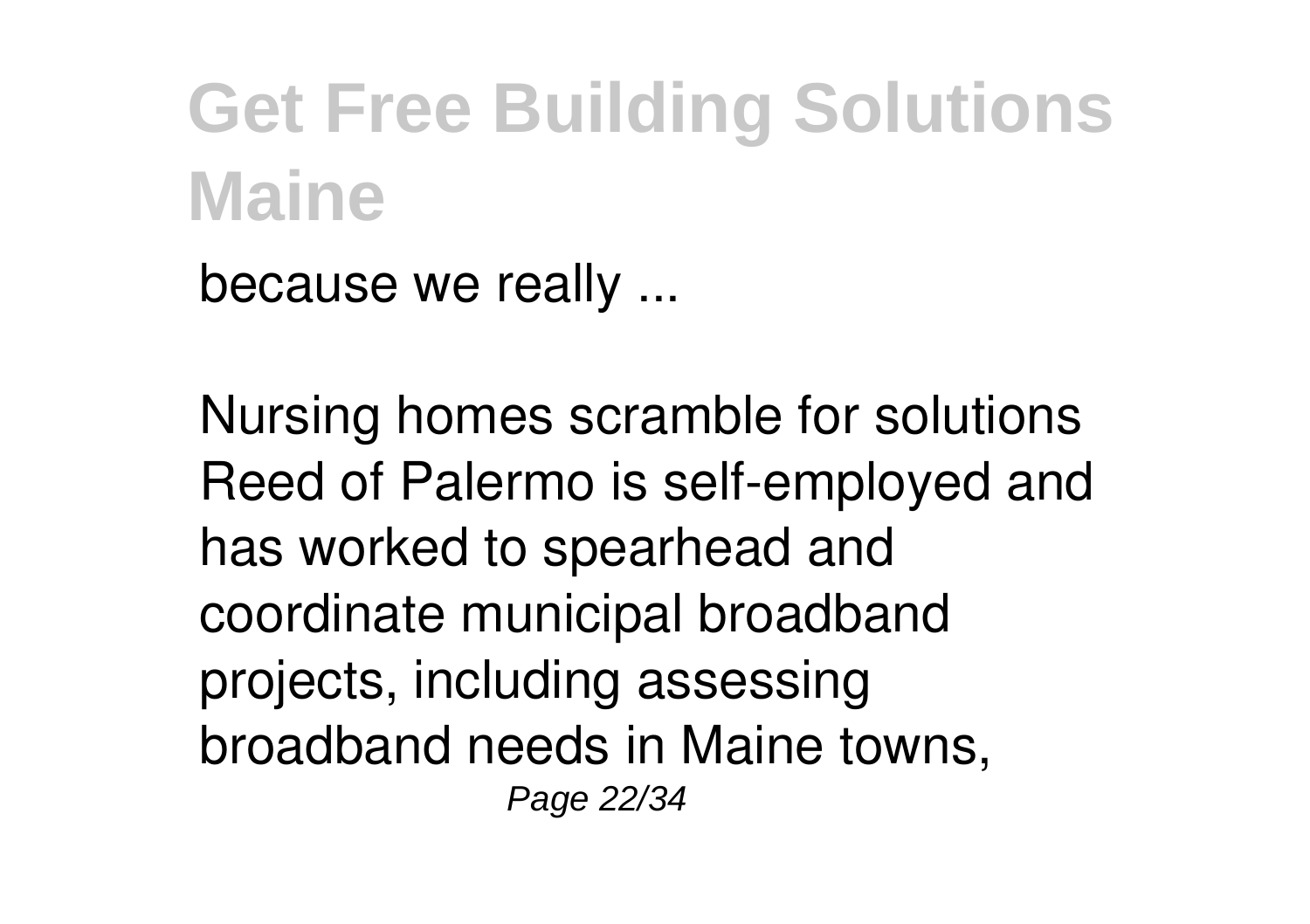advising on broadband expansion solutions ...

New Maine Connectivity Authority Board Members Sworn In Fort Fairfield has announced that Matthew Cummings, a longtime law enforcement officer in Aroostook Page 23/34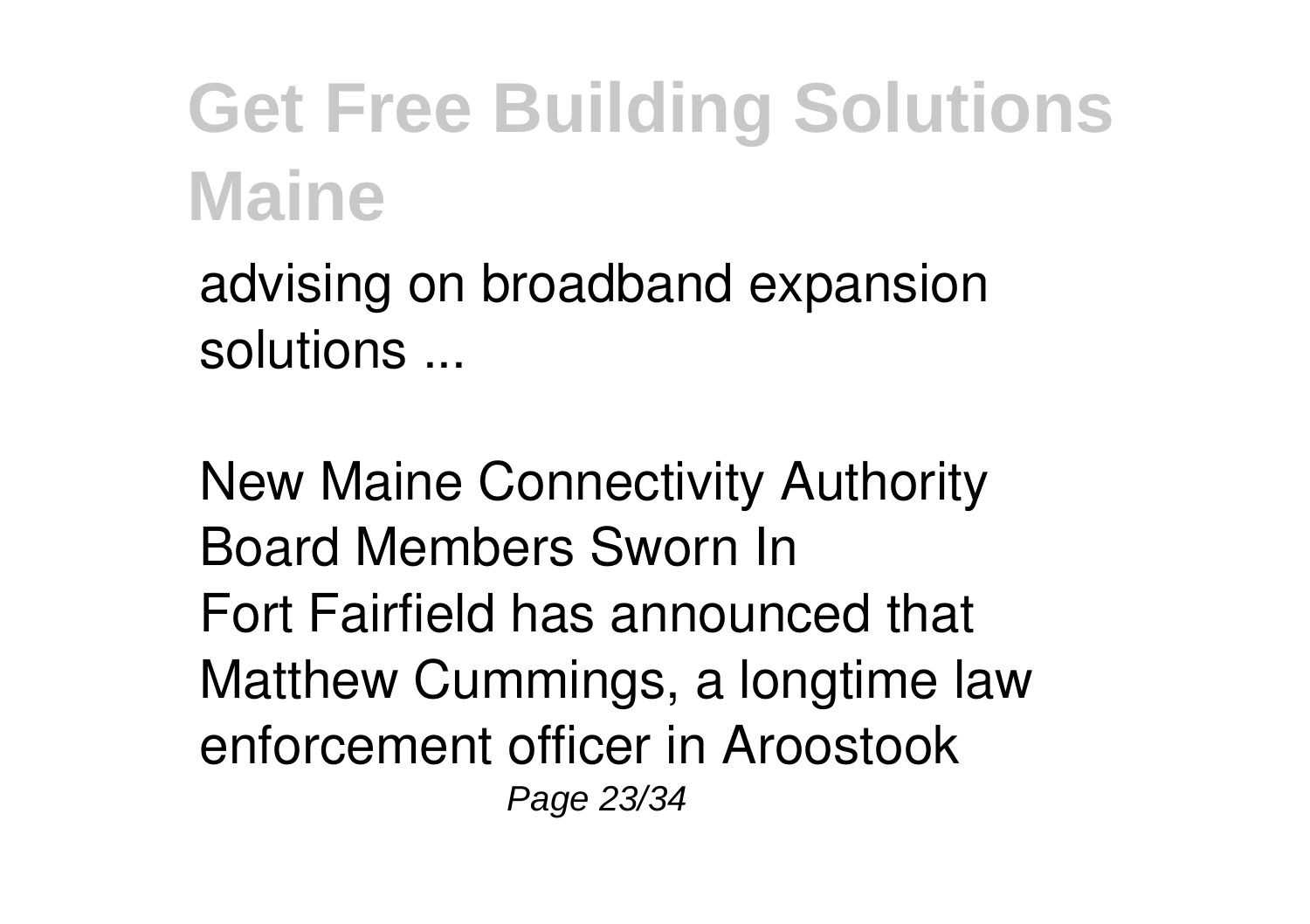County, has been named the town ...

Fort Fairfield names longtime law enforcement officer as new police chief

As workforce challenges grow, Maine nursing homes in recent years increasingly have ... according to Page 24/34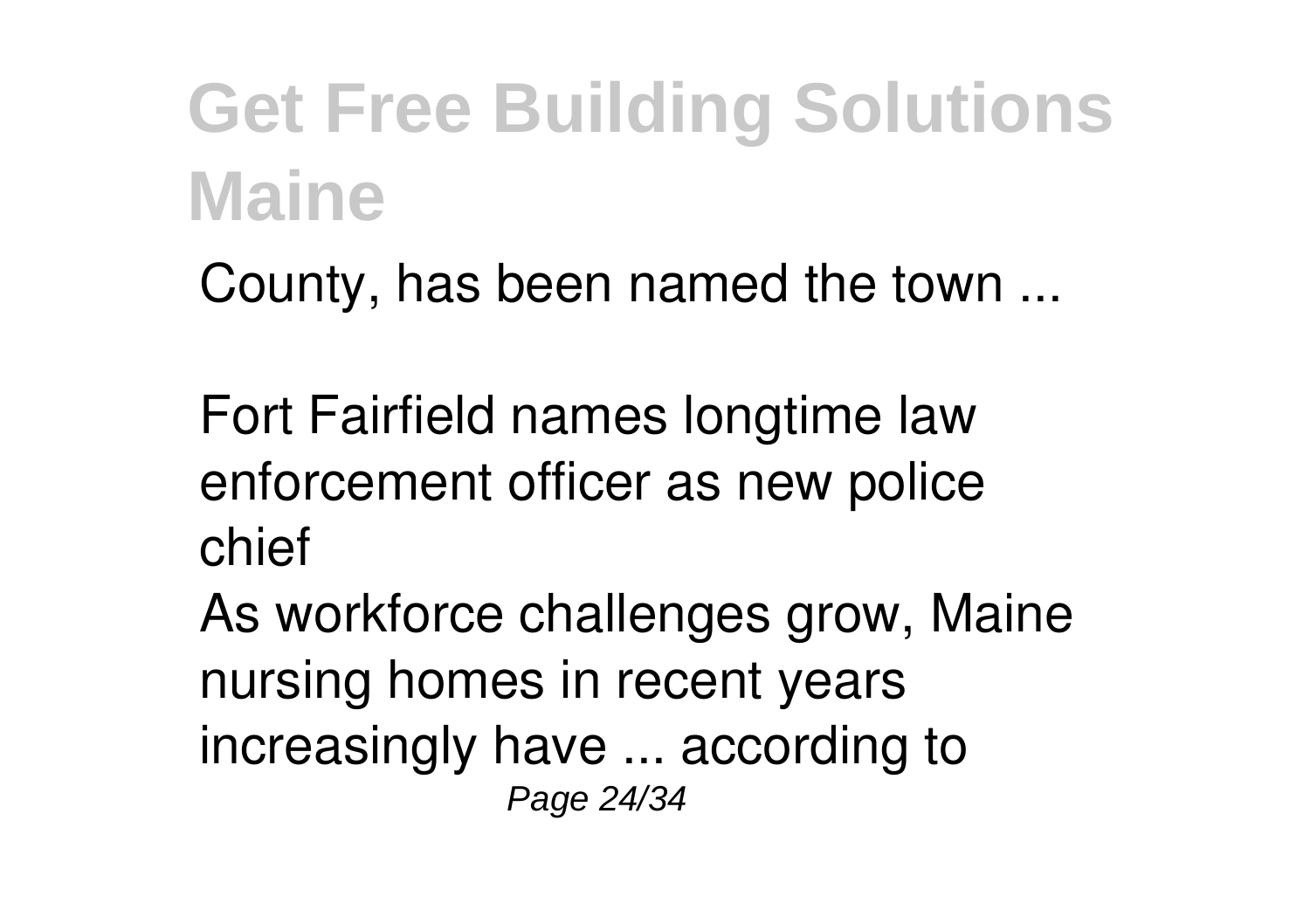representatives of Medical Solutions, which provides traveling nurses to about 2,200 facilities ...

Nursing homes face ongoing staff shortages  $\Box$  a problem that predates the pandemic TOP the organic project (TOP), a Page 25/34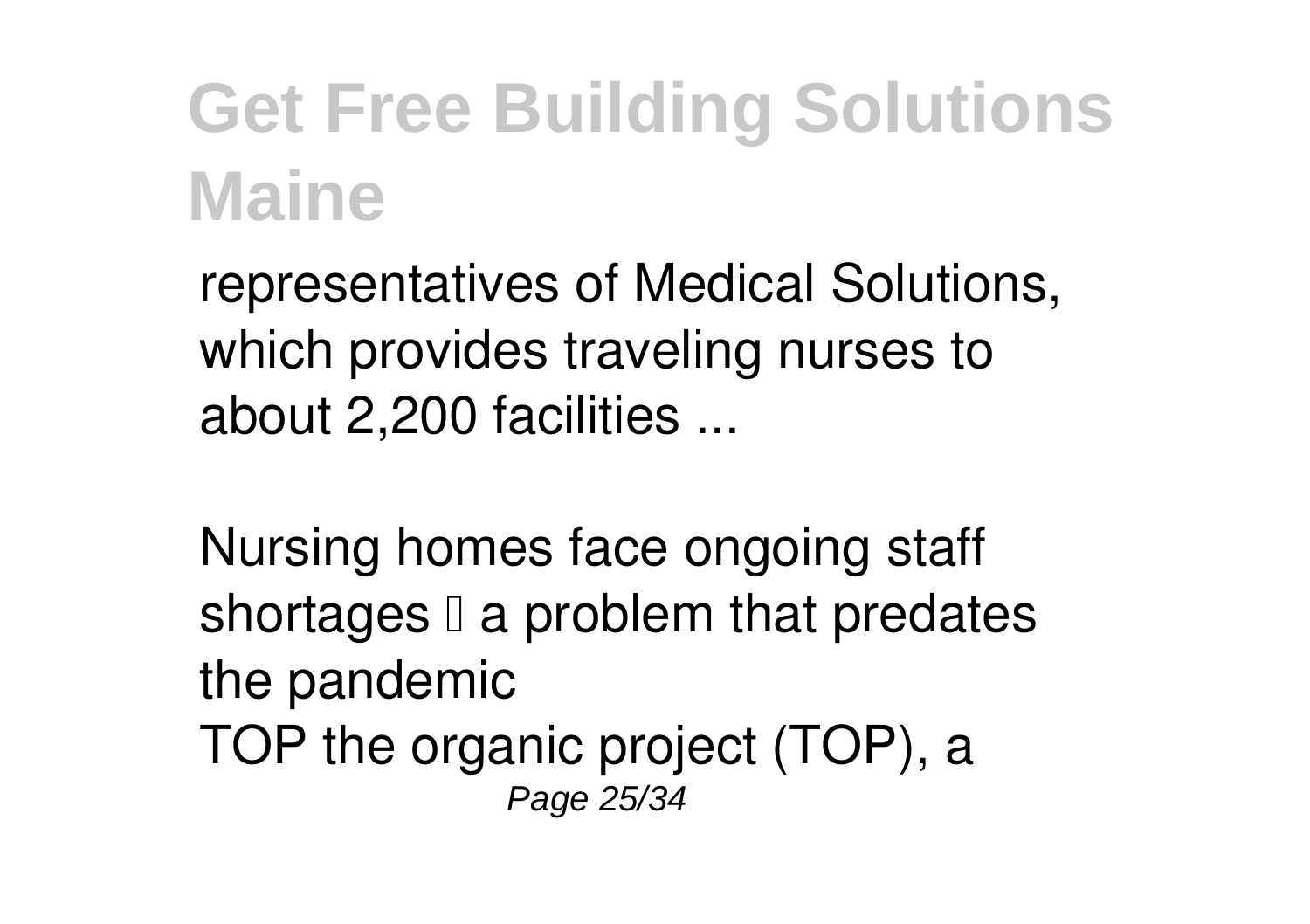women-owned, organic period product startup, has extended their seed round to raise \$2 million as they expand their presence in nationwide retailers and product ...

TOP the organic project Raises \$2 Million in Seed Extension to Expand Page 26/34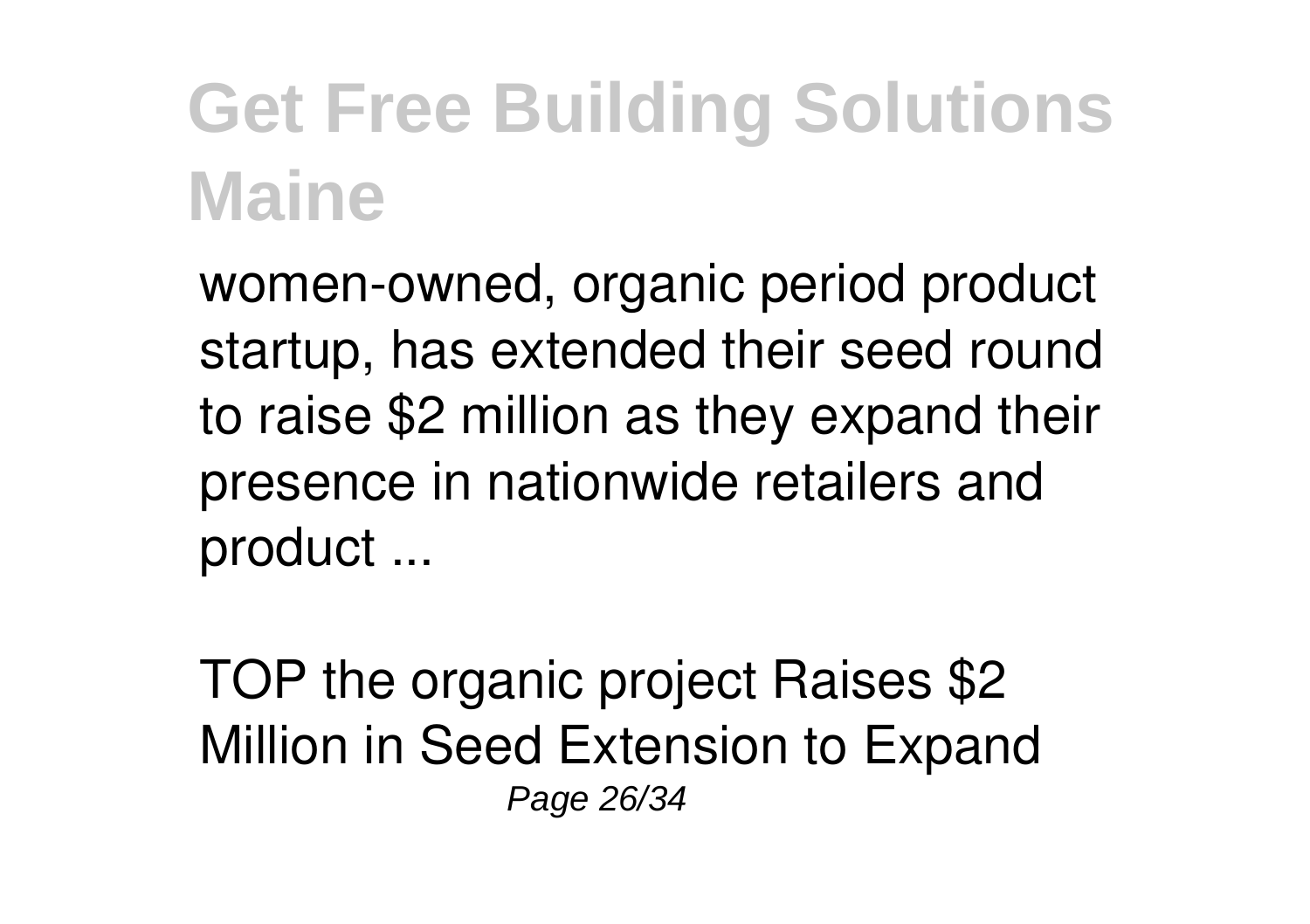Access to Sustainable Period Products Natural health firm Semaine discusses its new approach to period pain and what it  $\mathbb I$ s like to run trials as a family start-up. Semaine founders from left to right: Matt Crane, Lauren Lee-Crane, ...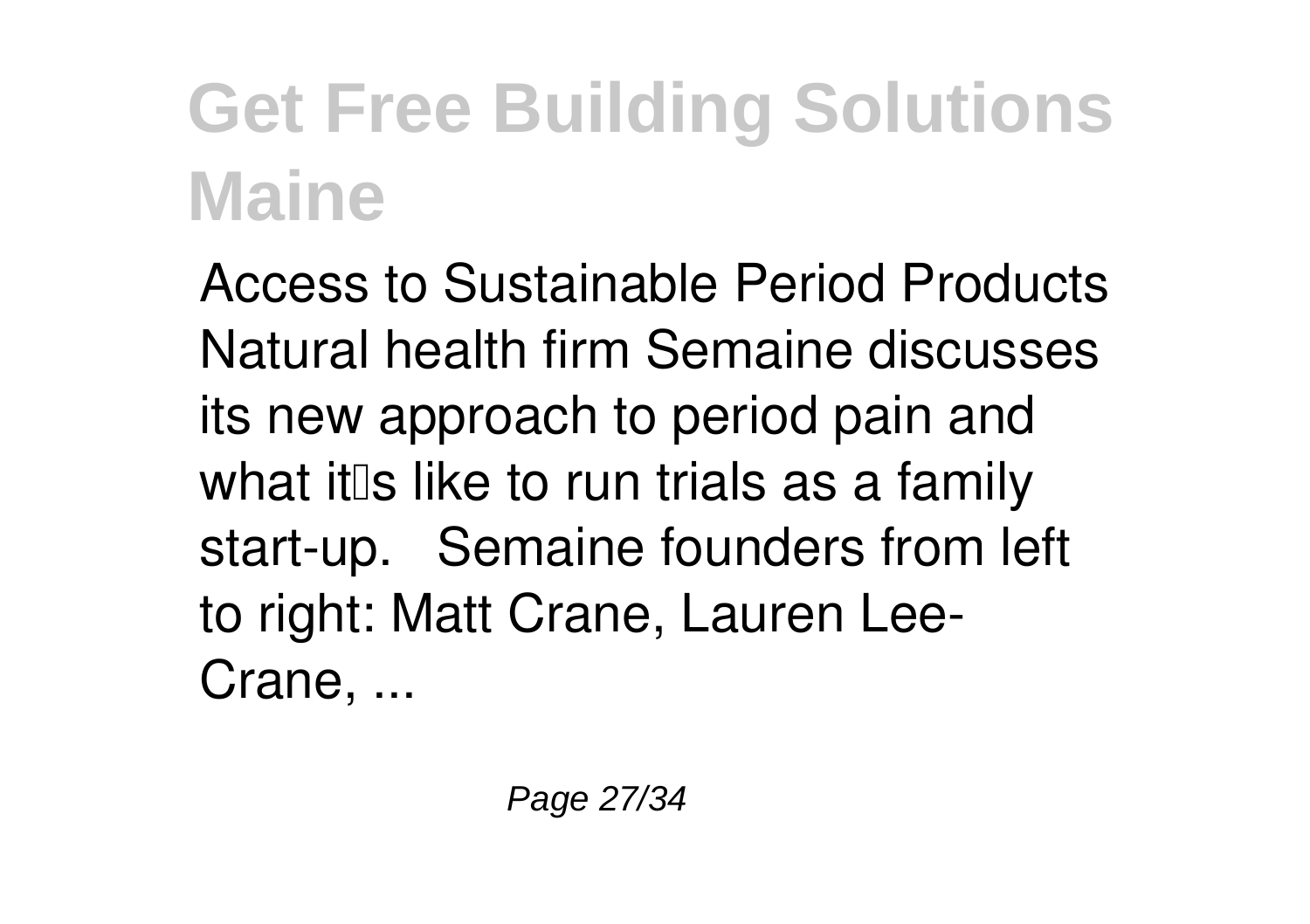Semaine: building an evidence base in women's health Seacoast Fridge, a free public food station, is the brainchild of three Kittery residents. Emphasis is on the community<sup>[]</sup>s needier demographics, food justice.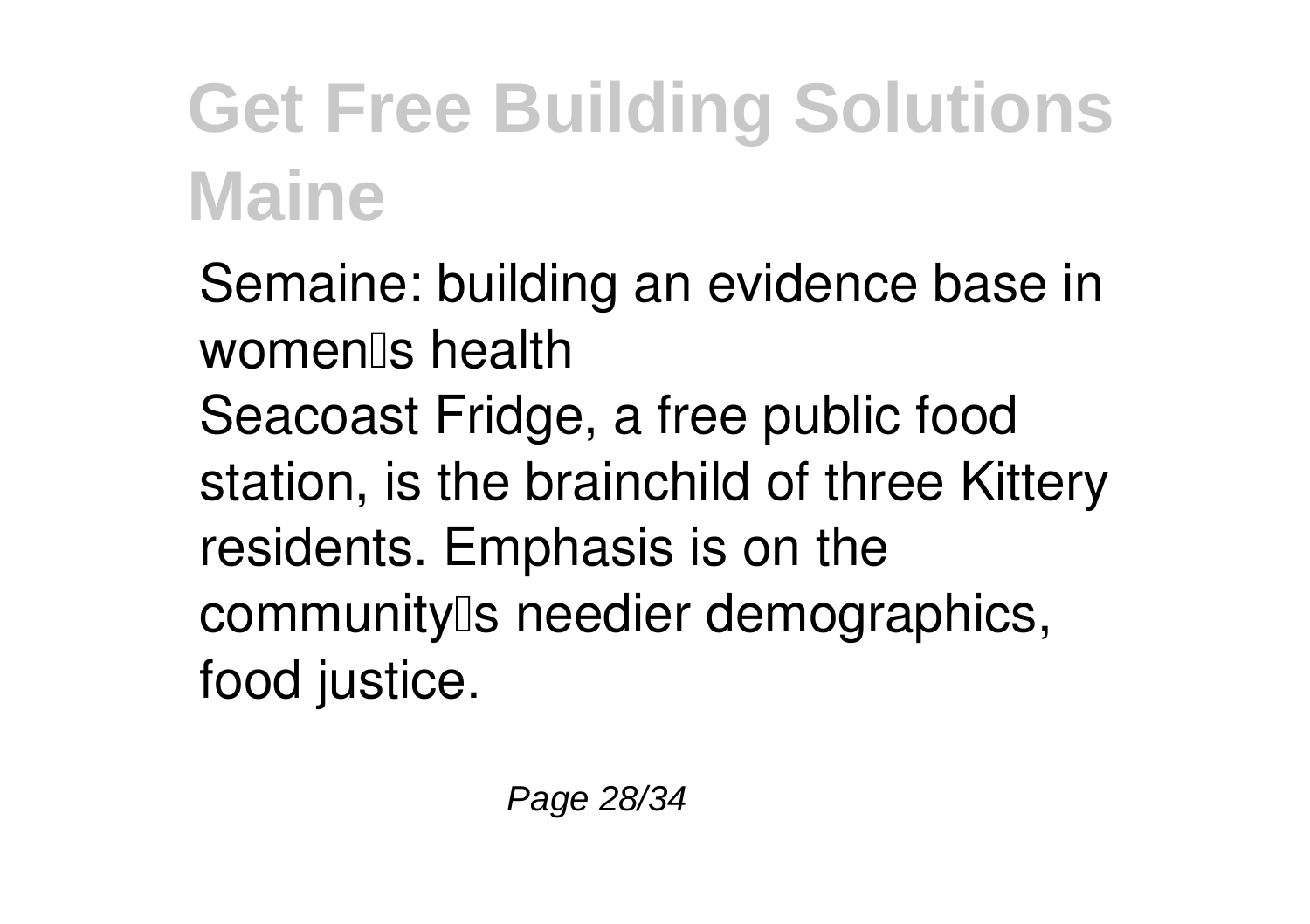'Take what you need, give what you can': Kittery community fridge open for all

Consolidated Communications (NASDAQ: CNSL) a leading broadband and business communications provider, today announced the Company has reached Page 29/34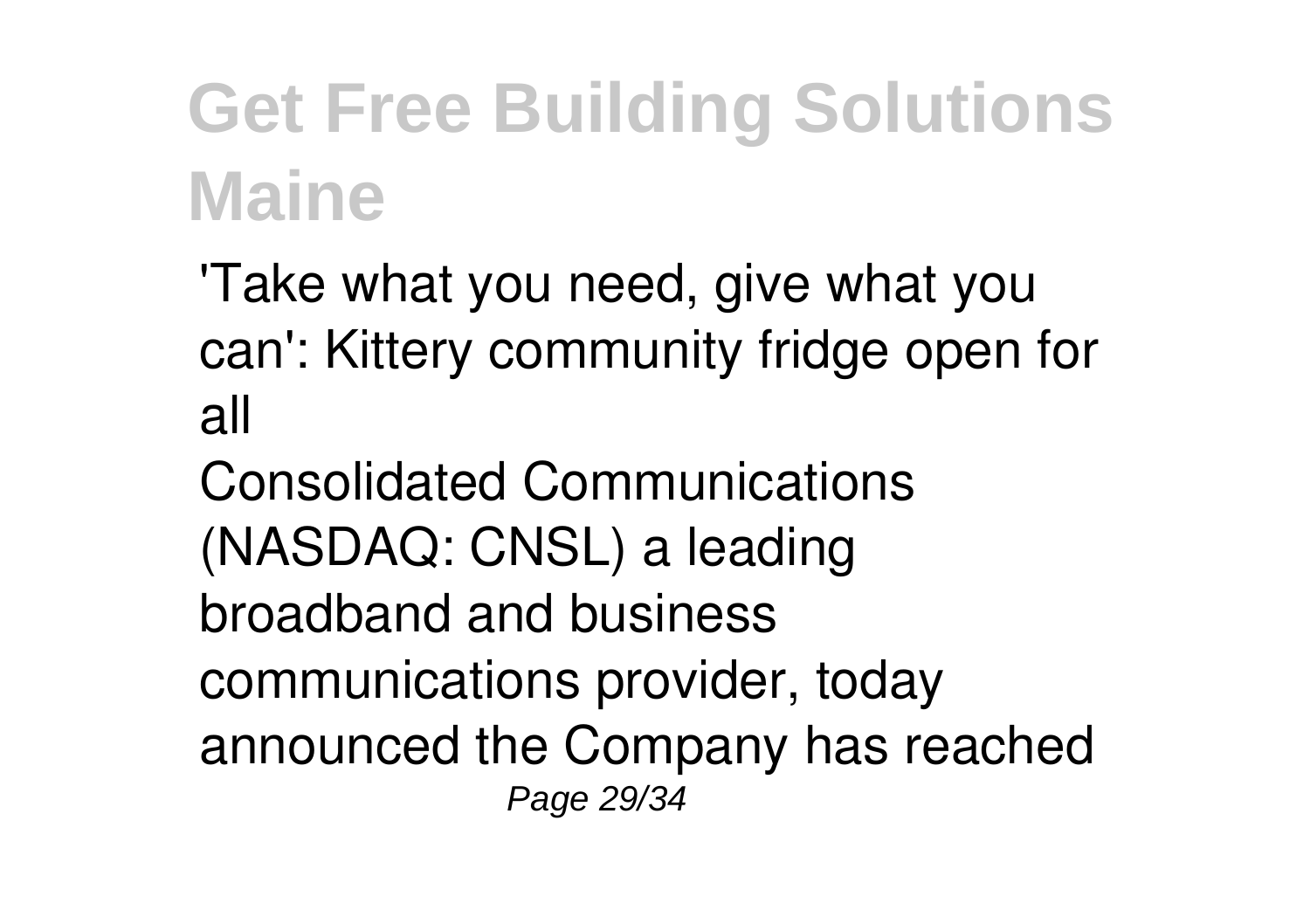tentative ...

Consolidated Communications Reaches Tentative Agreements with Unions in Northern New England Covetrus® (NASDAQ: CVET), a global leader in animal-health technology and services, today released its first Page 30/34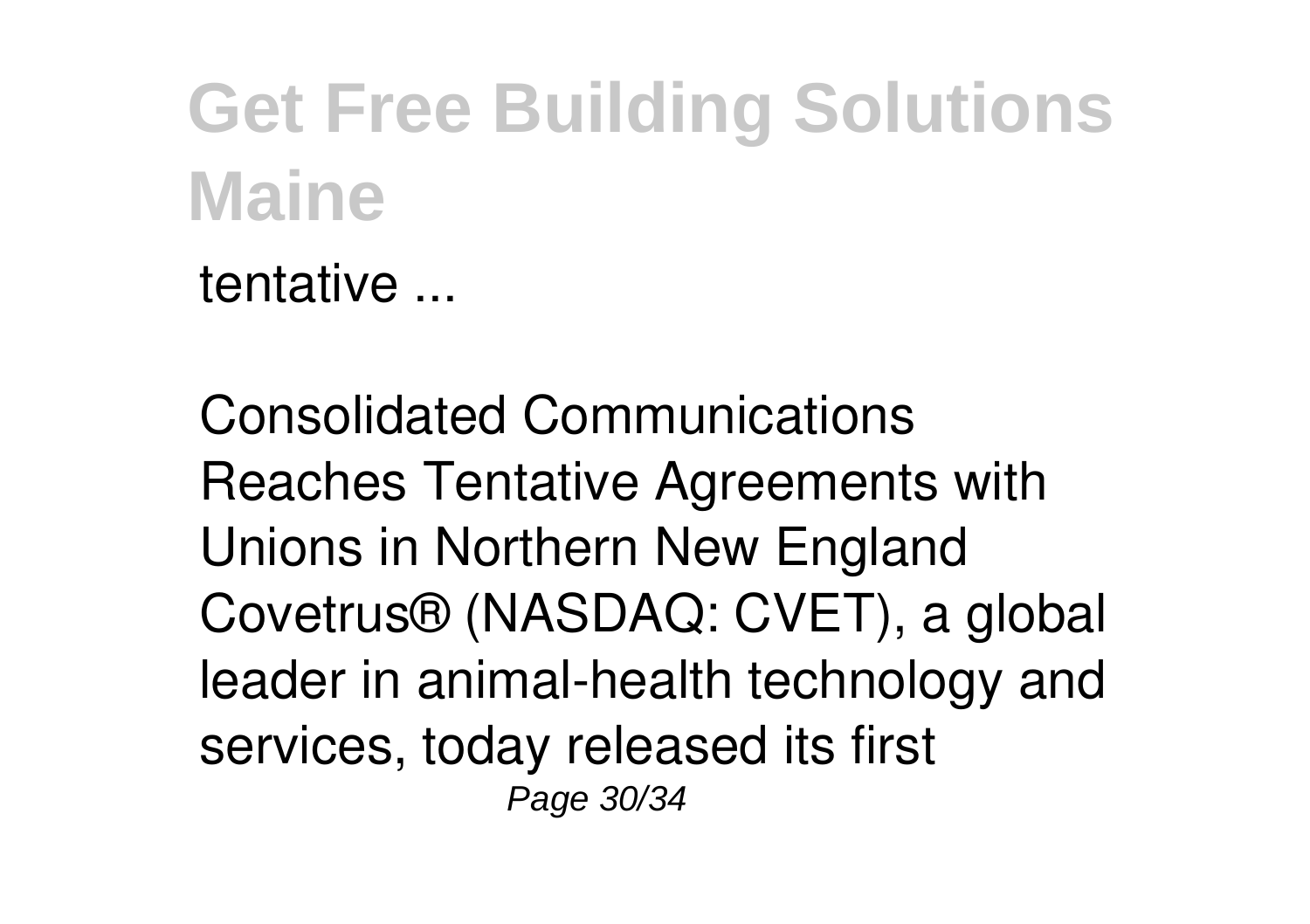Environmental, Social and Governance report since forming just over two years ago. The ...

Covetrus Issues Inaugural Environmental, Social and Governance (ESG) Report ShopVue, a modular Manufacturing Page 31/34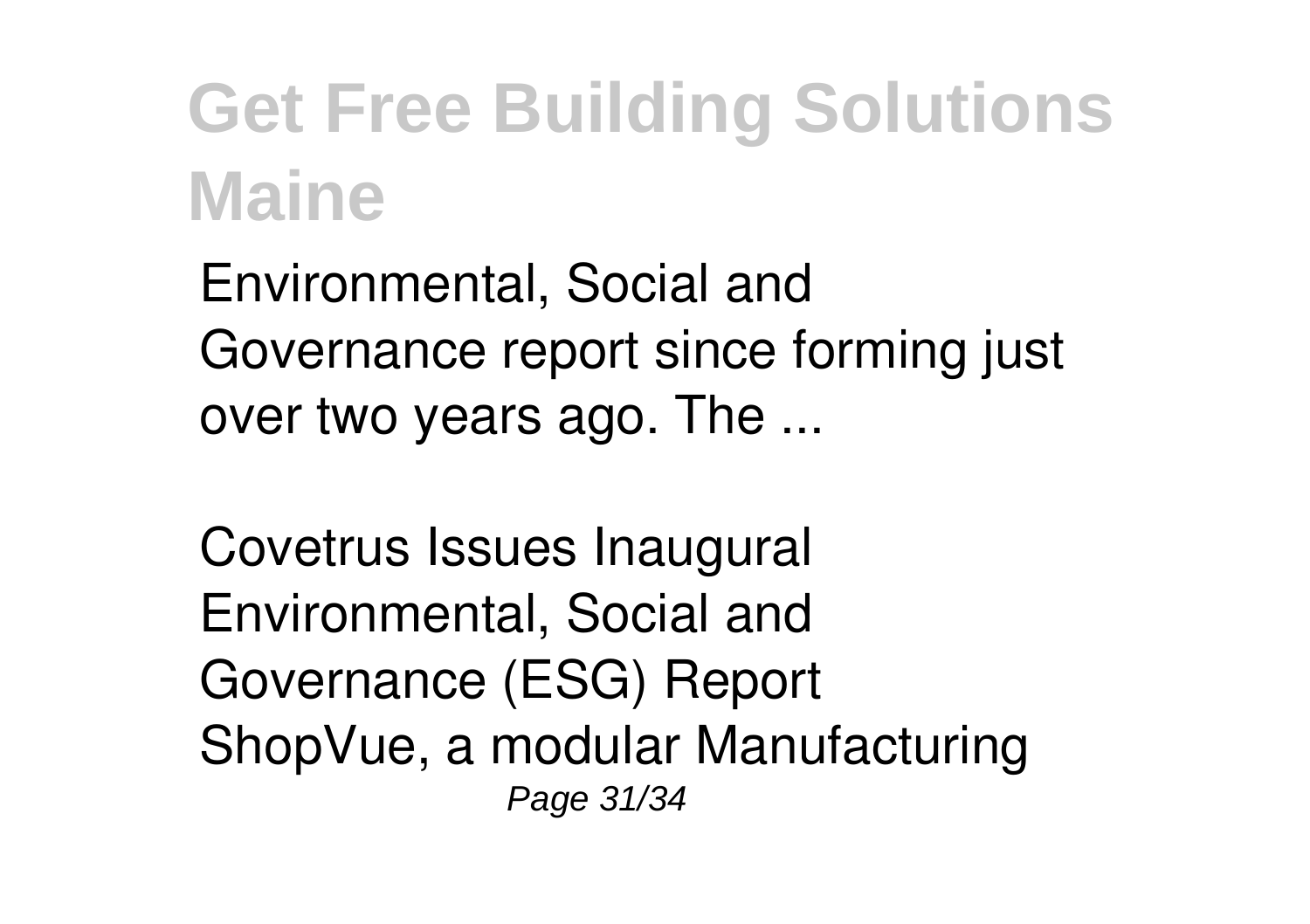Execution System (MES), today announced the availability of a cloud deployment solution. ShopVue now offers manufacturers the choice of onpremise or cloud deployment ...

ShopVue MES Unveils Cloud Deployment to Support Manufacturers' Page 32/34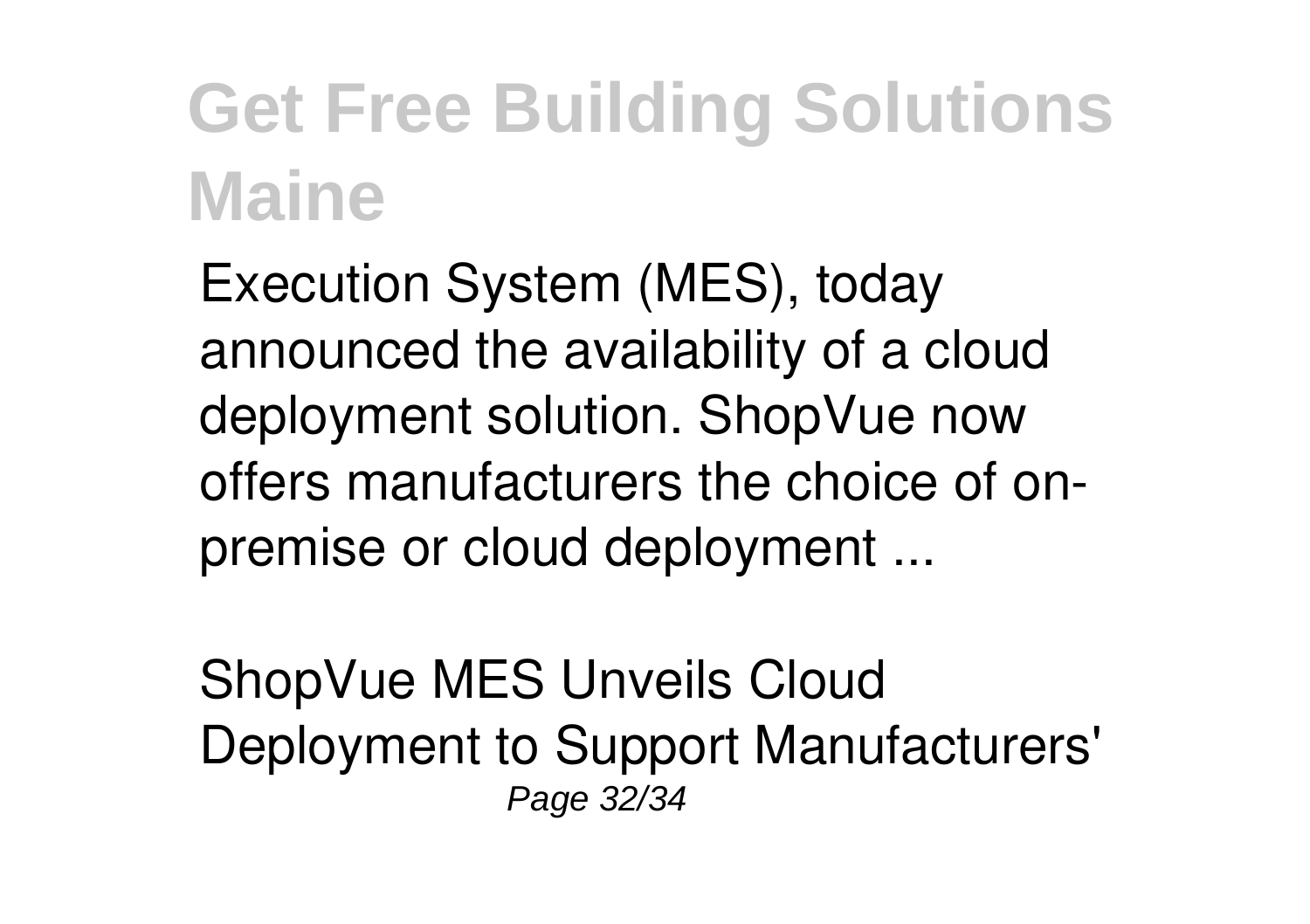Technology Advancement Strategies The Network for Regional Healthcare Improvement (NRHI) and the Strategic Health Information Exchange Collaborative (SHIEC) announced today a formal affiliation between the two organizations to form a ...